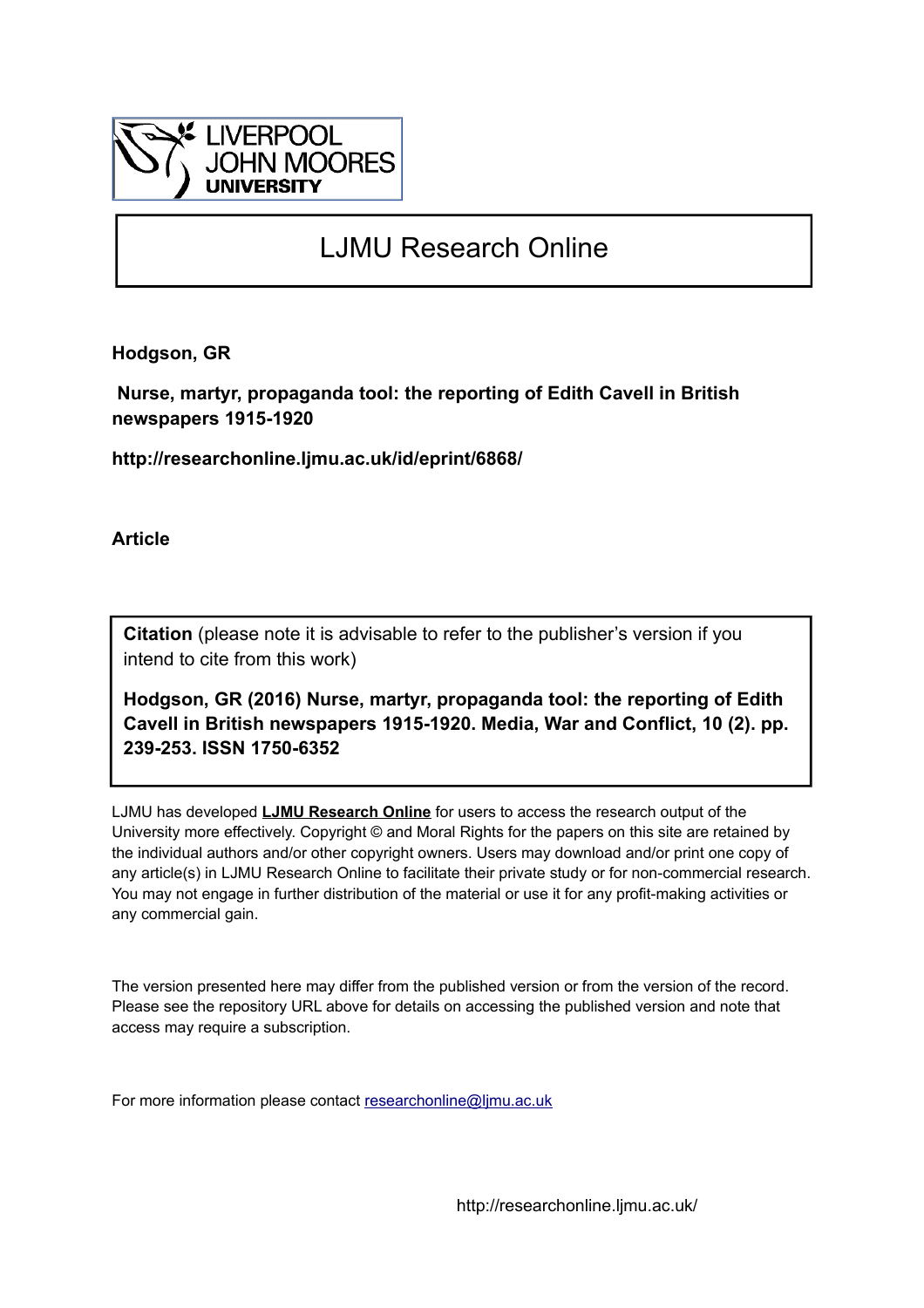Edith Cavell was killed by the German army on 12 October 1915. She was a 49-year-old British nurse working in Brussels who had hitherto attracted little attention and, if she had not been executed, it is likely she would have become one of many forgotten figures serving behind the lines of the First World War's Western Front. In death Cavell took on significance far beyond her relatively humble life: a martyr; a symbol of German beastliness; a heroine ranked in her profession next to Florence Nightingale; and a cause from which propaganda could emanate. A statue of her stands in St Martin's Place, London, King Albert of Belgium conferred on her the Cross of the Order of Leopold, the French made her a Chevalier of the Legion of Honour and the transporting of her remains for reburial in Norfolk in 1919 had Britons lining the streets like a state funeral. Cavell's legacy has endured. Her words on the eve of her execution – 'I realise that patriotism is not enough. It is not enough to love one's own people. One must love all men and hate none.'(Clark-Kennedy, 1965: 221) – have become a testament to the folly of war; and in 2015 the Royal Mint produced a £5 coin to commemorate the centenary of her death after nearly 110,000 people signed a petition asking for her to be commemorated (Simpson, 2014). Horne and Kramer (2001: 311) wrote that this modern admiration had its roots in public reaction a century earlier, a response stoked by a need to justify the suffering inflicted by the First World War and intensified by propaganda published by newspapers:

The British acquired their own martyr in the person of Edith Cavell. The explanation for the outpouring of British emotion on her death, apart from the fact that as a nurse she embodied wartime female selflessness, lies in the way her tale particularised the surrogate relationship of British opinion with the invasion of Belgium by providing a direct victim.

 This article explores Britain's use of Cavell's death as a tool in a war that, according to Carruthers (2000: 29), was the first 'in which propaganda was a vital, and thoroughly organized instrument'. It does so by examining, in the main, three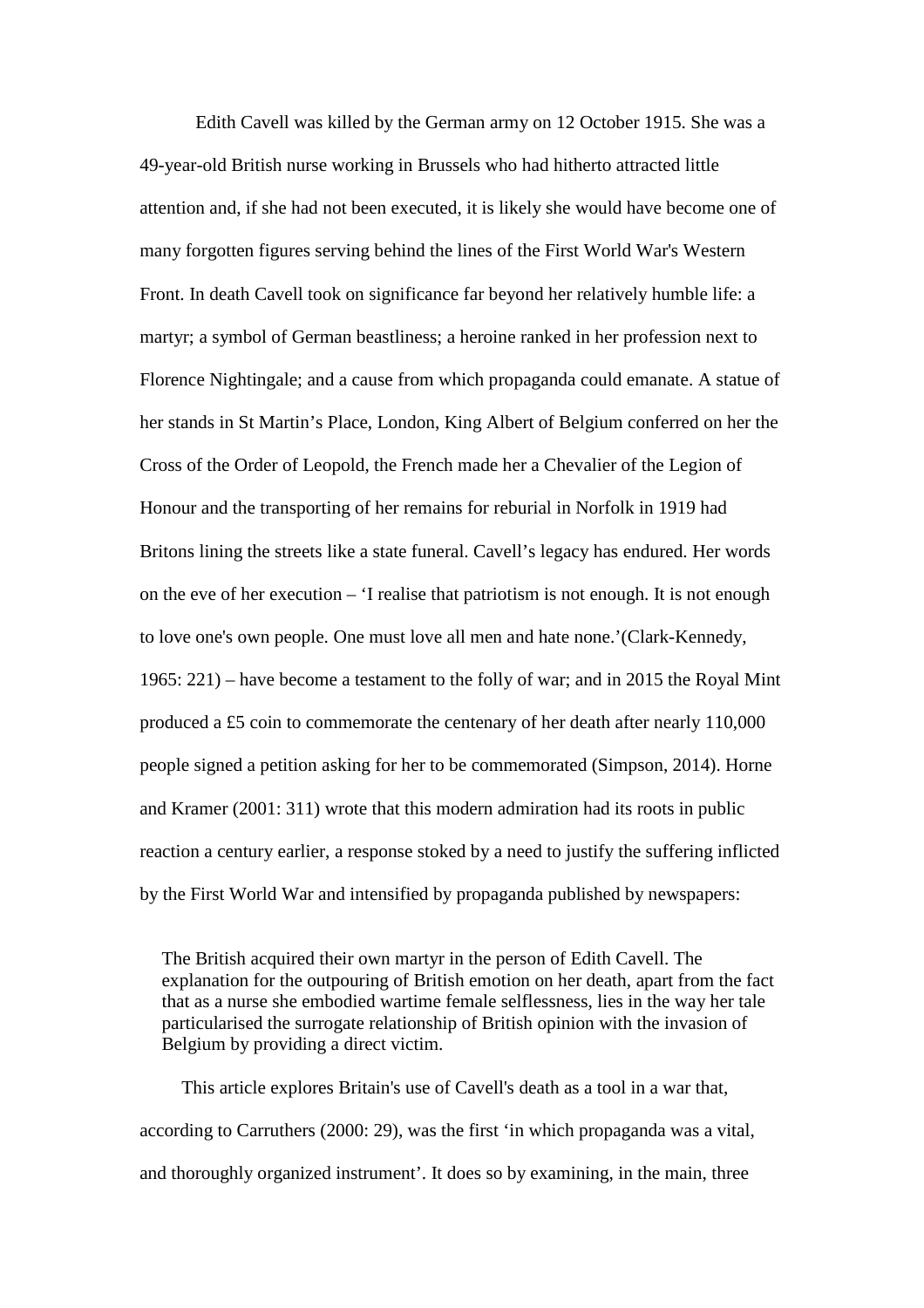newspapers: the *Daily Mail, Manchester Guardian and Daily Express.* The *Mail*, aimed at the emerging lower middle classes (Williams, 2010), began the war as the country's highest circulation newspaper with a daily sale of 946,000 (Butler and Sloman,  $1975$  $1975$ ).<sup>1</sup> Owned by Lord Northcliffe, it achieved its success, according to Williams (2010), despite largely ignoring the issues of the day including Ireland, women's suffrage and pre-war industrial strife. Northcliffe did not ally his newspapers to any political party, but was a consistent critic of Asquith's government and in May 1915, five months before Cavell's death, he wrote an attack on Lord Kitchener, the War Secretary, claiming the British Army had been starved of shells, causing the *Mail*'s circulation paper's circulation to drop 1,386,000 to 238,000 (Taylor, 1996:). Two years later Northcliffe became part of David Lloyd George's coalition government, becoming responsible for propaganda in enemy countries, and when hostilities ended his newspapers vigorously demanded German reparations. The dominant figure at the *Manchester Guardian* was less flamboyant than Northcliffe, but one with a comparable significance in newspaper history. C. P. Scott, the editor and owner, had been Liberal MP for Leigh between 1895 and 1906 and, despite his newspaper's regional base and modest circulation of 40,000 in 1914 (Butler and Sloman, 1975), carried influence in the ruling governments from 1906 to  $1922<sup>2</sup>$  $1922<sup>2</sup>$  $1922<sup>2</sup>$  Scott regarded himself as a friend of Lloyd George, Minister of Munitions at the time of Cavell's death and Prime Minister from December 1916, but frequently disagreed with him, particularly when the post war government became more influenced by Conservatives and Unionists (Ayerst, 379). The *Daily Express* was launched in 1900 with the promise: "It will not be an organ of any political party, nor the instrument of any social clique. It will not provide a parade-ground for marshalling the fads of any individual"<sup>[3](#page-22-2)</sup>. The first British national newspaper to print news on the front page, it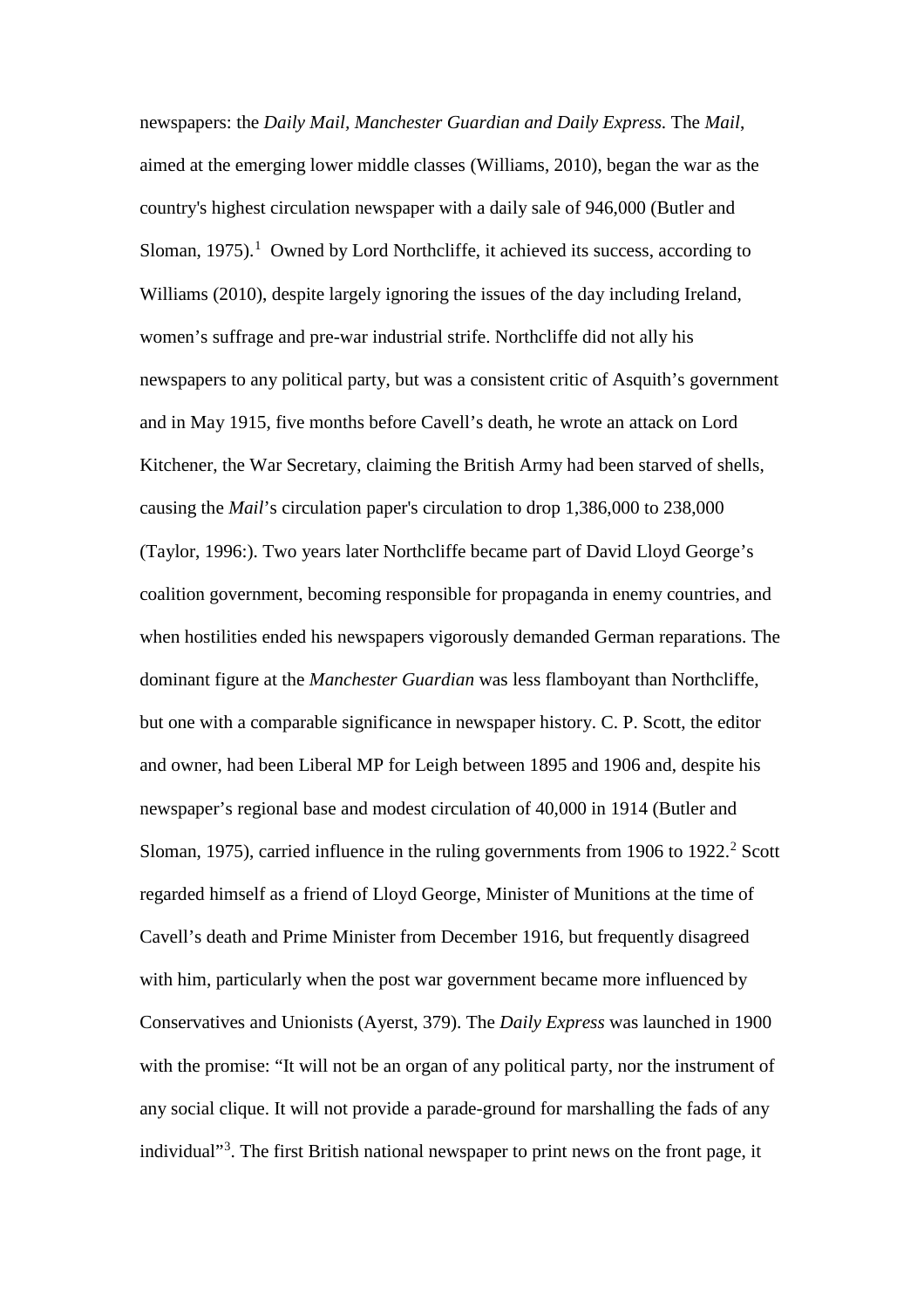nevertheless was running at a loss by 1915 and only survived thanks to loans, including £25,000 from the Canadian-born Unionist MP Max Aitken (later Lord Beaverbrook) in January 1911. His influence grew in proportion to his increasing financial stake and he finally purchased the newspaper in November 1916. It had a circulation of 400,000 at the start of the war (Butler and Sloman, 1975), and, politically, thanks to Aitken, was aligned with the Conservatives and Unionists.

## **Edith Cavell**

Cavell, the daughter of a vicar, was born in Swardeston, near Norwich, three weeks before Christmas in 1865 and described her childhood as a time when 'life was fresh and beautiful' (Souhami, 2011: 14). She became a governess at the age 22, first in Essex and then in Brussels from 1890, and followed her younger sisters into nursing only when she was 30. Cavell had wanted to do 'something useful', 'something for people' (Souhami, 2011: 45) from an early age and by the late Nineteenth Century the stigma surrounding the job, regarded as suitable for the old, weak, drunk or stupid (Florence Nightingale, cited by Spencer, 2011: 42) had receded. Her first appointment was as an assistant nurse in Tooting, south London, in December 1895 and she rose steadily, becoming a probationary nurse at London Hospital 10 months later, gaining a municipal medal for her work during an outbreak of typhoid in Maidstone and being promoted to matron when she worked at the Bradford Nursing Home in Manchester. While she was in the north of England she worked with patients in the neighbouring terraced houses and became known, according to Cook (2013), as 'the poor man's Nightingale'. A Mancunian contemporary wrote:

I can see her now in her cape and her black bag… hurrying through the streets. People would look up and say 'there's Nurse Cavell'. I remember her always first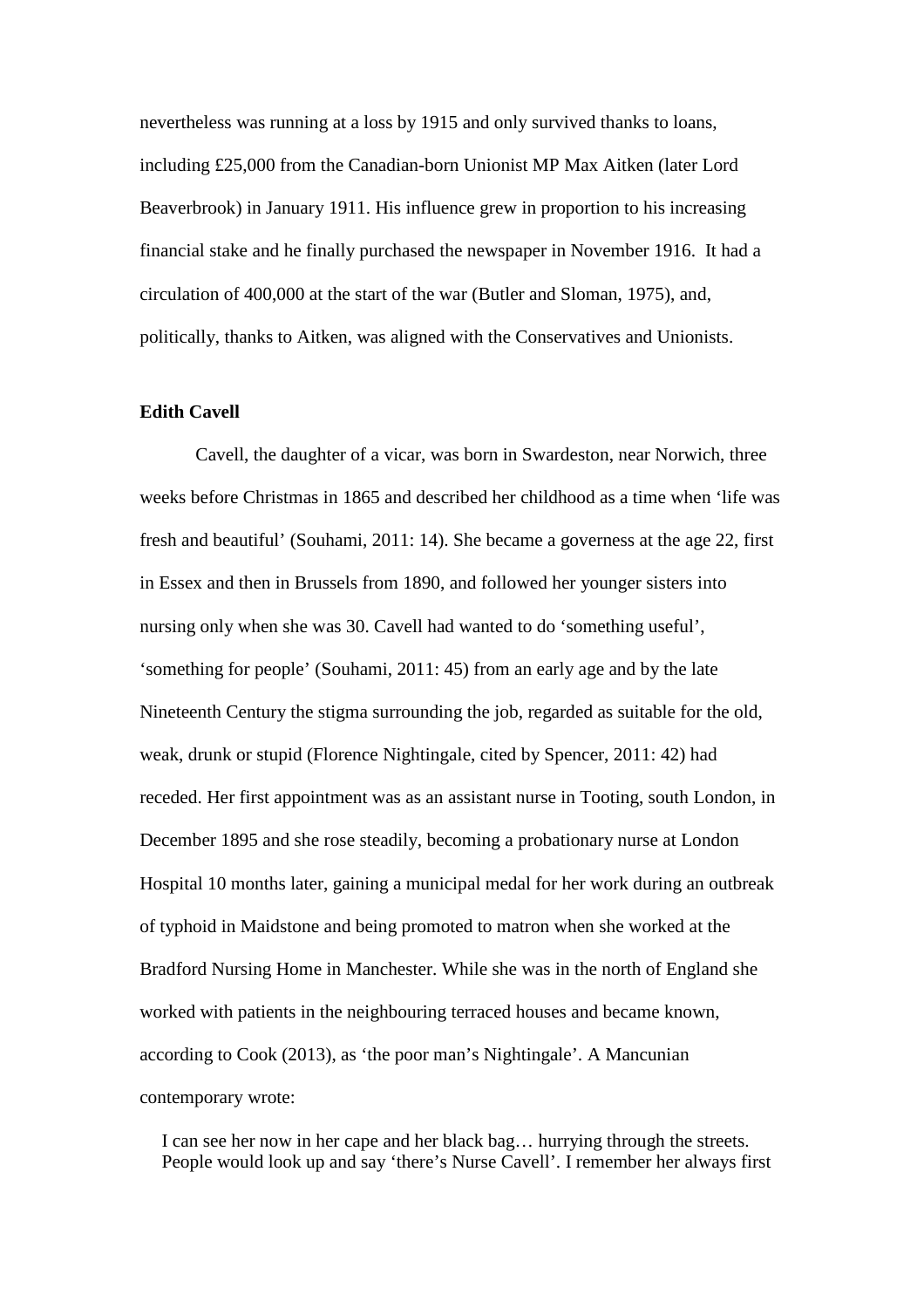on the scene when there was an accident in one of the mills or an explosion in a mine (Cook, 2013: 194).

In 1907 she returned to Brussels to teach nurses at the Berkendael Surgical Institute, training nurses for three hospitals, 24 schools and 13 kindergartens. Shaddox (1999) wrote that Cavell had a reputation for being dour and strict but suggested this might have stemmed from a desire to elevate the profession. In a letter home Cavell wrote: 'The old idea that is a disgrace for women to work is still held in Belgium and women of good birth and education still they think lose caste by earning their own living' (Shaddox, 1999: 7).

As Europe headed for war Cavell was visiting her mother in Norfolk but returned hurriedly to Brussels on news of the German Army massing for the invasion of Belgium, reportedly saying: 'At a time like this I am more needed than ever' (Hepplewhite, 2014: 101). When Brussels was occupied Cavell treated both German and Allied wounded, but some of the latter she helped escape to the neutral Netherlands. The German authorities arrested her on 15 August 1915 and she was charged with aiding the escape of 200 British and French soldiers. The fullness of her confession has been disputed by historians, but in court she admitted lodging the escapees and furnishing them with civilian clothes (Butcher, 2015).

She was imprisoned for 10 weeks and on Tuesday, 12 October, dressed in blue coat and skirt, a white blouse and a grey fur stole, she was executed with her Belgian accomplice Philippe Baucq. According to Souhami (2011: 376), she told an accompanying British clergyman, Reverend Horace Gahan: '*Ma conscience est tranquille*.' Some contemporary reports said she swooned on the way to the execution and was shot where she lay by a German officer. Others, including the *Manchester Guardian*, wrote that the firing squad refused to fire and a German officer had to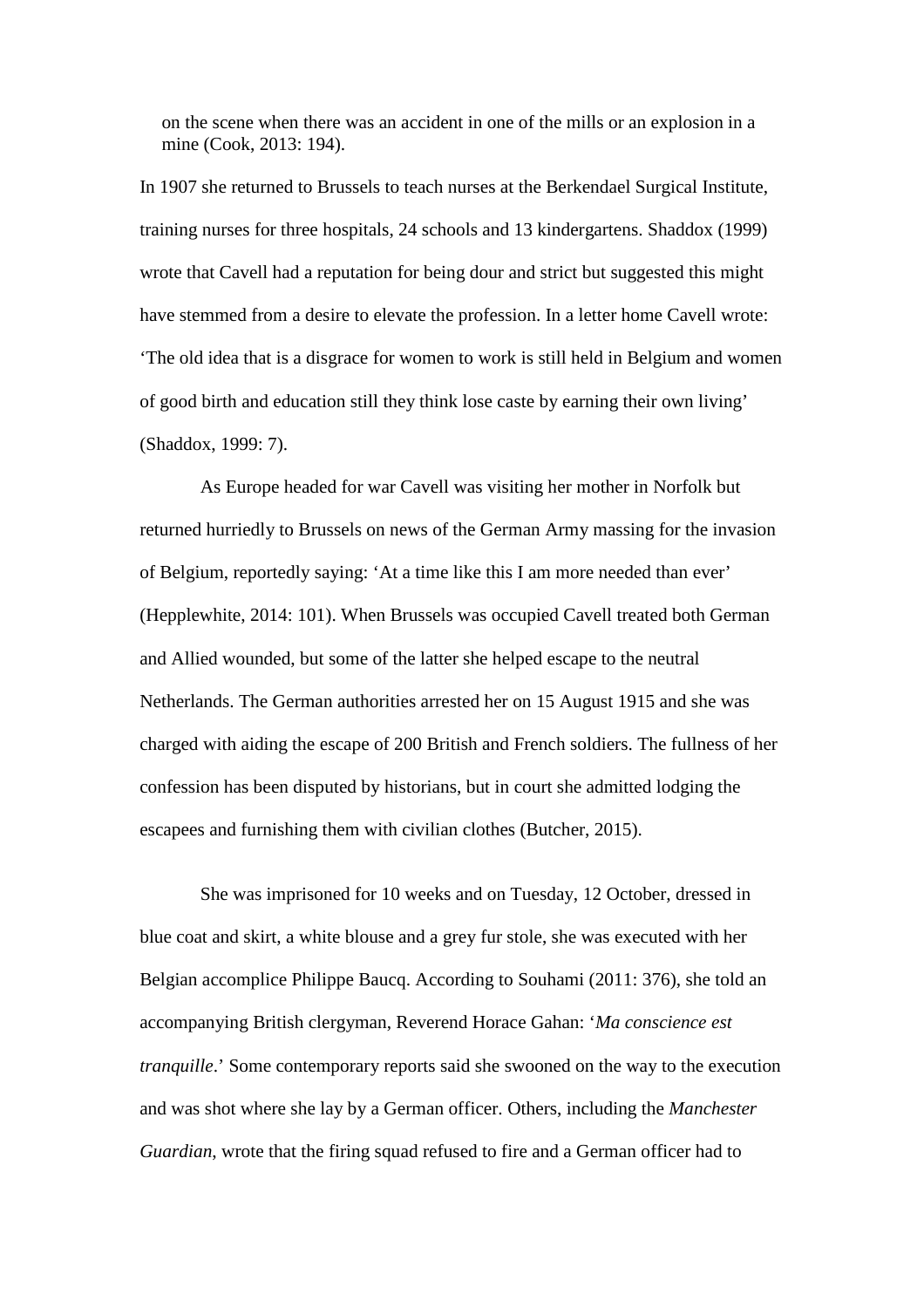shoot her. [4](#page-22-3) Historians since have discounted these versions, including Souhami (2011: 376):

There was a crack of gunfire. Edith Cavell's face streamed with blood. She jerked forward and three times her body rose up in a reflex action. One shot had gone through her forehead. There was a bullet hole as large as a fist through her heart. She remained upright at the post.

#### **Methodology**

For the empirical part of the research the focus of the attention was the newspapers, which were chosen because they provided contrasting audiences, alternative political allegiances and different proprietors. The research comprised a study of the *Daily Mail*, *Manchester Guardian* and the *Daily Express* from 16 October 1915, the day her execution was first reported, to 18 May 1920, the day after her statue was unveiled in London. All significant reports were studied, in conjunction with editorials, readers' letters and advertisements, totalling more than 250 extracts. The study period allowed critical reflection of the press's response over a period of more than four years, examining coverage of her death, the use of her name to bolster the war effort in Britain and reports of her funeral. The newspaper columns were also used to track the passage of her name and story into other art forms.

This is an historical case study that traces the different discourses between newspapers and their audiences as the press moved from being influencer to influenced as the need to bolster opinion during the First World War ended. This corresponds to the three prominent news cycles regarding Cavell: the reports and reaction to her death in 1915 and early 1916; her funeral that coincided with the Paris Peace Conference in 1919; and the unveiling of her statue in London in 1920. Studies soon after the First World War, including Lippmann (1922), Lasswell (1927) and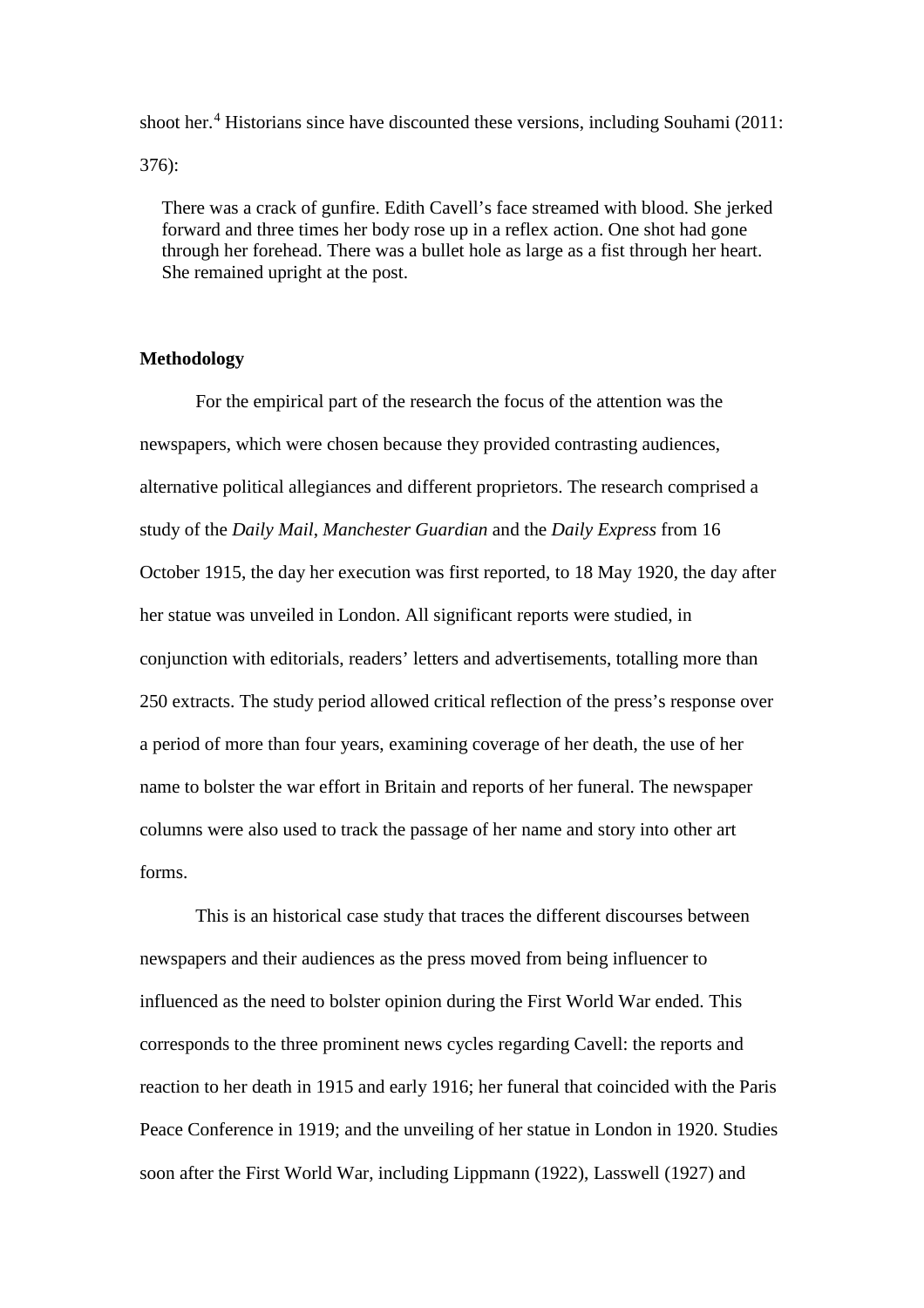Bernays (1928), looked at the biased use of words in newspapers in the description of Us/Them and Our/Their actions and characteristics and this paper applies a similar framework for the reports and headlines in the first three months after Cavell's execution. Van Dijk wrote that if this 'othering' was applied to newspaper reports:

We may expect that Our good actions and Their bad ones will in general tend to be described at a lower, more specific level, with many (detailed) propositions. The opposite will be true for Our bad actions and Their good ones, which, if described at all, will both be described in rather general, abstract and hence 'distanced' terms, without giving much detail (Van Dijk, in Bell and Garrett, 2000: 35).

Jowett and O'Donnell (2012: 303) wrote that this frequently manifested itself in language that tended to 'deify a cause and satanize opponents' and a typical example appeared in *The Times* in August 1914 when a correspondent reported that a witness had seen 'German soldiery chop off the arms of a baby which clung to its mother's skirts'. [5](#page-22-4) The report added: 'Other stories showed that Germans shot or bayoneted the inmates on the pretence they had fired on them'. The first allusion to the butchery of the innocent blatantly painted the enemy as barbaric, but the words 'showed' and 'pretence' more subtly depicted German evil. 'Showed' could have been replaced with 'alleged', but the former removed any suggestion of doubt, while the use of 'pretence' implied that the Germans used deceit to cover their crimes.<sup>[6](#page-22-5)</sup> By contrast, another report in the same edition wrote of the British troops' reception in France: 'It was roses, roses all the way'<sup>[7](#page-22-6)</sup>.

Cavell's funeral in 1919 and the unveiling of her statue near Trafalgar Square a year later were treated differently by the press and, in turn, a contextual approach was made to the analysis of this and the subsequent reports. Whereas in 1915 newspapers responded to persuasion from Downing Street to manufacture support for the war, the hegemonic imperative had changed after the armistice and the Liberal-Unionist coalition had comprehensively won the December 1918 General Election on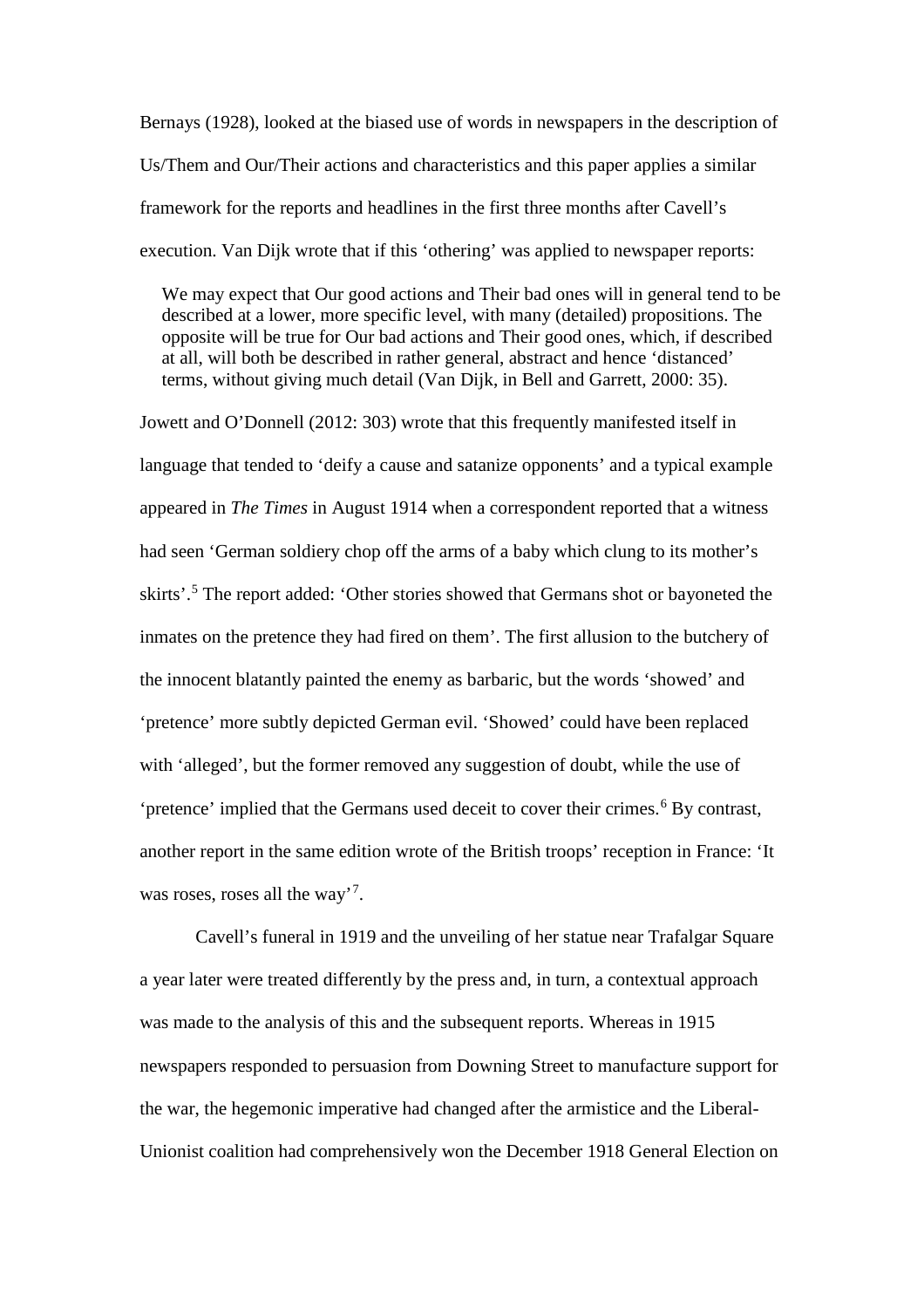an anti-German rhetoric. The Prime Minister Lloyd George wanted a conciliatory tone at Versailles (Taylor, 1988), but this was not fully reflected in the press's reporting the transfer of Cavell's body from Brussels to Norfolk and, although language modified, there were also hints of the anti-German 'frenzy' (Taylor, 1988: 127) for reparations*.* The narrative changed again for reports of Queen Alexandra's unveiling Cavell's statue in 1920 as Britain looked forward to peace rather than backward to war.

#### **British Propaganda in the First World War**

The press, as the main conduit between the government and the public, played a vital part in sustaining the war effort, the author John Buchan commenting in 1917: 'So far as Britain is concerned, the war could not have been fought for one month without its newspapers' (Ferguson, 1998: 213). British propaganda focused on the demonisation of the enemy, – the German soldier was depicted as a murderer who committed 'all sorts of atrocities' (Demm, 1993: 181) – censorship and news management. Cavell's execution was just one incident in a list of crimes, including the alleged bayoneting of babies, reported by the British press (Knightley, 2002: 487), while censorship was achieved by the close control of news by the military authorities combined with news management provided by a 'tight-knit group of "press lords" who (over lunch or dinner with Lloyd George) decided what was 'good for the country to know' (Goldfarb Marquis, 1978: 476). Newspapers failed to mention losses or battles, including the sinking of the battleship *Audacious* in 1914, and the Battle of Jutland occurred in a news vacuum because, as Lord Balfour told George Riddell, 'it would have occasioned un-necessary anxiety' (Goldfarb Marquis, 1978: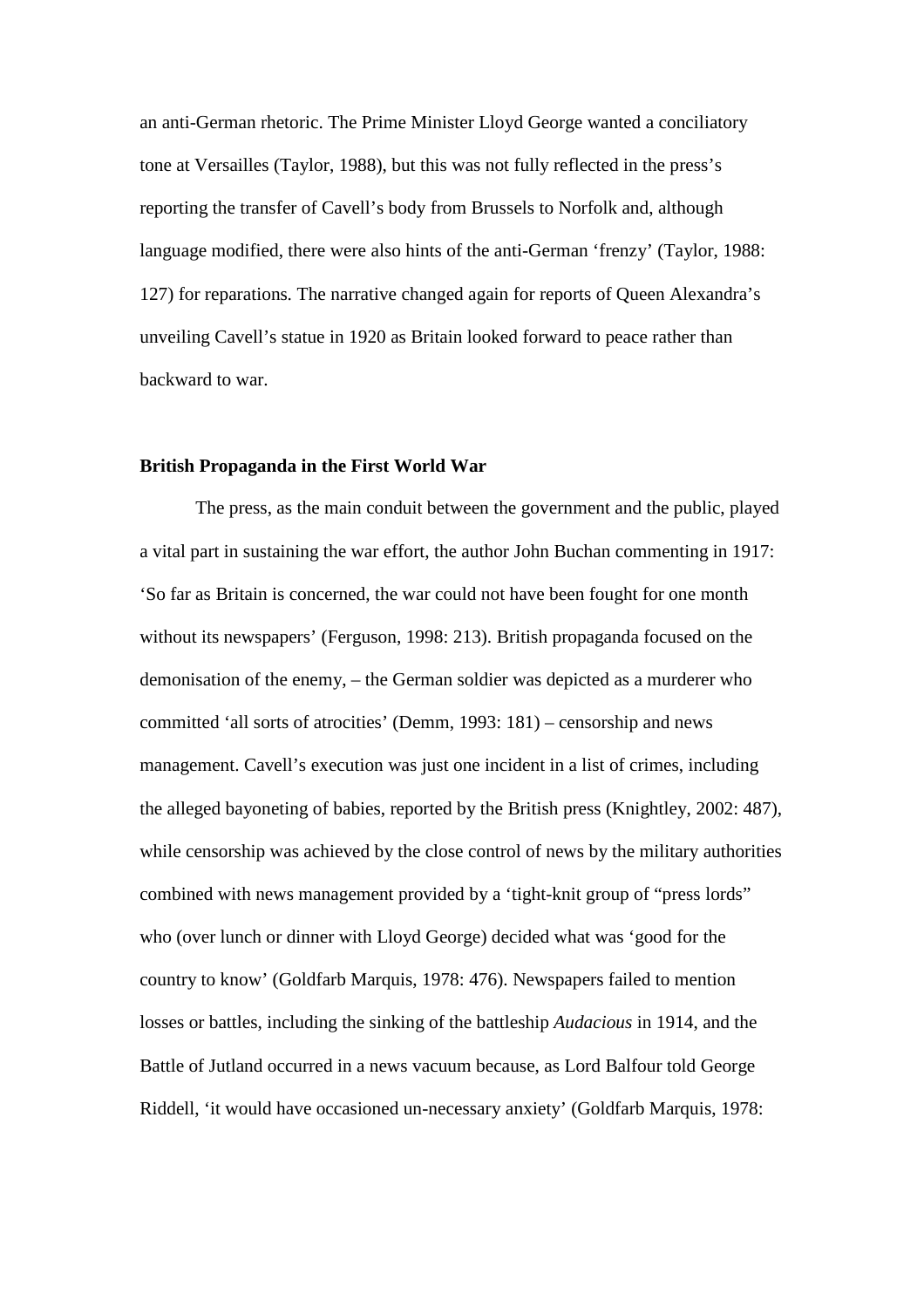477-78). Why were journalists so willing to suppress important news? Goldfarb Marquis (1978: 478) wrote:

The obvious answer is that they all belonged to the same club, whose membership also included the most powerful politicians. Publishing a casualty list… would have meant expulsion from the club; social ostracism apparently meant more to the newsmen than their professional duty to inform the public.

Knightley (2002: 84) wrote: 'More deliberate lies were told than in any other period

of history, and the whole apparatus of the state went into action to suppress the truth.'

With Cavell, the British had a martyr who could be moulded into an idealised figure who had been 'murdered' by the enemy. The Germans, Knightley (2002: 86) noted, were never able to escape the impression that they were the aggressors who had started the First World War, nor could they popularise counter epithets, Hun or Boche, that the Allies were able to employ. As a consequence, throughout the war, they referred to Britain and France as the 'All-Lies'. They were inept, too, at handling 'human interest' stories, of which Cavell was a good example. Knightley (2002: 86) wrote:

They handed the Allies a ready-made atrocity story – 'cold-blooded murder… poor English girl shot for housing refugees… the greatest crime in history' – which was sent all over the world. Yet the Germans could have quite justifiably presented Miss Cavell as an enemy citizen who had freely confessed to helping Allied servicemen to escape under cover of her mission as a nurse, an act she knew to be punishable by death. The French had already shot one woman for exactly the same offence and were to shoot another eight for other capital offences before the end of the war.

Nevertheless, the reaction was profound. Hoehling quoted the American author Owen Wister (1958: 141) as saying the Cavell death tilted US public opinion firmly towards Britain and France: 'If ever there had been a possibility that American sympathy might be so divided as to hold us back from our duty and our salvation, that possibility was killed forever when Edith Cavell died for England.' Even Germanbased people were shocked by the Cavell case. Evelyn, Princess Blucher, who was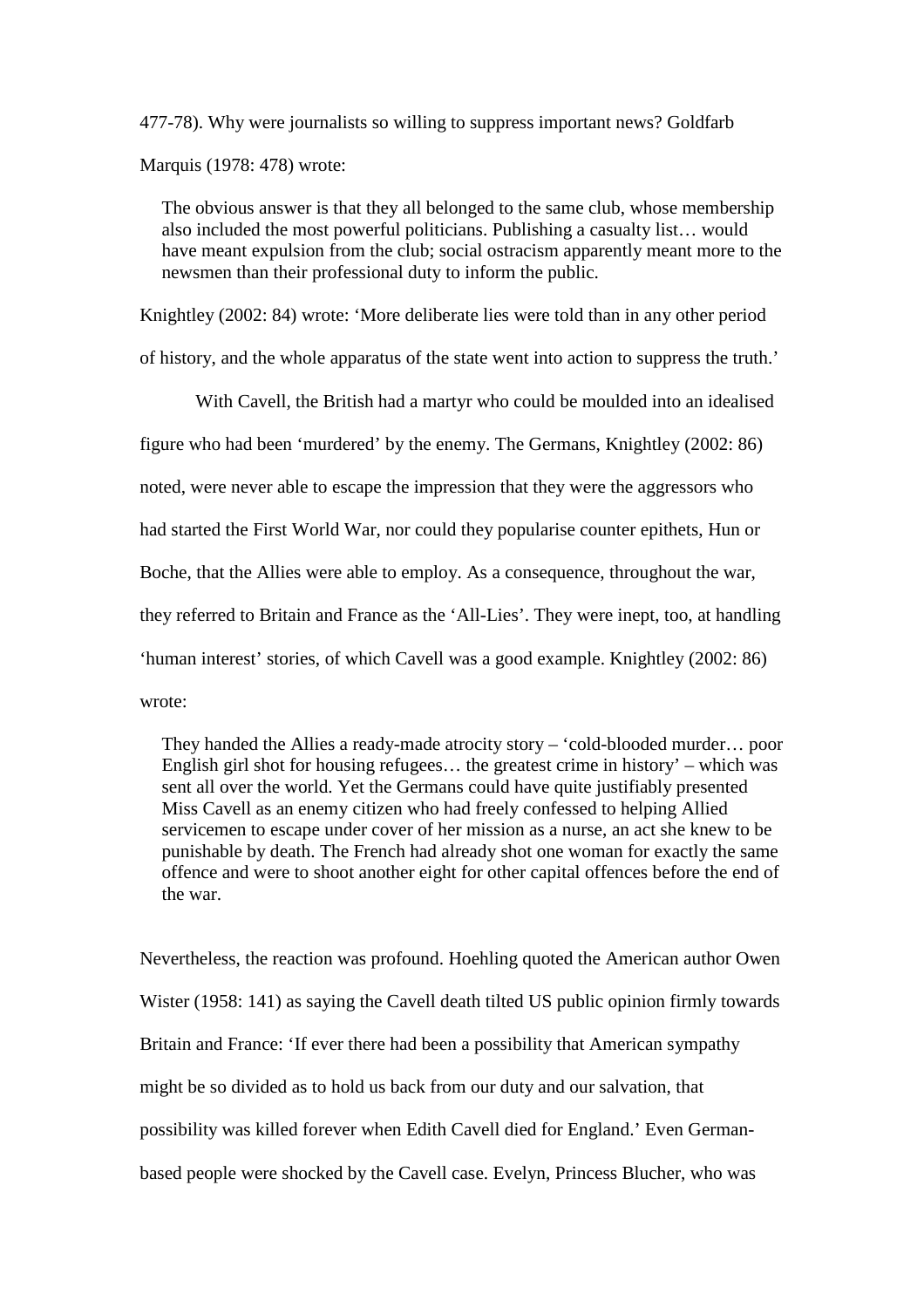English but who was married to the grandson of Blucher of Waterloo and lived in Berlin throughout the war, wrote on 15 October 1915 (even before the outcry in the British press): 'It is one of the most dastardly deeds of the whole war, and I am by no means alone in this opinion, even in this city. Maybe she was guilty, but of what, and why was it done in such a hurry?' (Clark-Kennedy, 1965: 230).

### **Newspaper coverage during the First World War**

The idea of a neutral and objective press in times of war, as Carruthers (2000), Webster (2003) and other academics have stated, is far from the reality and Cavell's death, according to Pickles (2007: 84), 'played beautifully into the hands of the British propaganda machine'. Souhami (2011) described the *The Times*, the *Daily Mail,* and the *Daily Express*, among others, as 'avid broadcasters' of the government's messages, but local, and foreign, newspapers also played their part. The government-funded wartime cable press service inevitably led to homogeneity in the coverage of Cavell's death, but editorials and news stories of local commemorations brought proximity to readers throughout Britain, and those reports, in turn, were cabled round the world. Sanders and Taylor (1982: 145) wrote:

The death of Edith Cavell provoked global indignation because of her role as an 'angel of mercy' (at least that was the way she was portrayed) and because her execution was set against the broader and emotive background of Belgian violation.

The newspapers in the study created an image of Cavell that stressed her mediatised role: maternal but innocent, patriotic but forgiving. Lloyd (2013: 75) argued that socially constructed motherhood is an ideal that 'finds its full expression in war' and, while Cavell did not marry and had no children, a maternal narrative was available thanks to her profession. The noun 'nurse' was used in many headlines, while 'matron', her job and a word endowed with power, never appeared outside the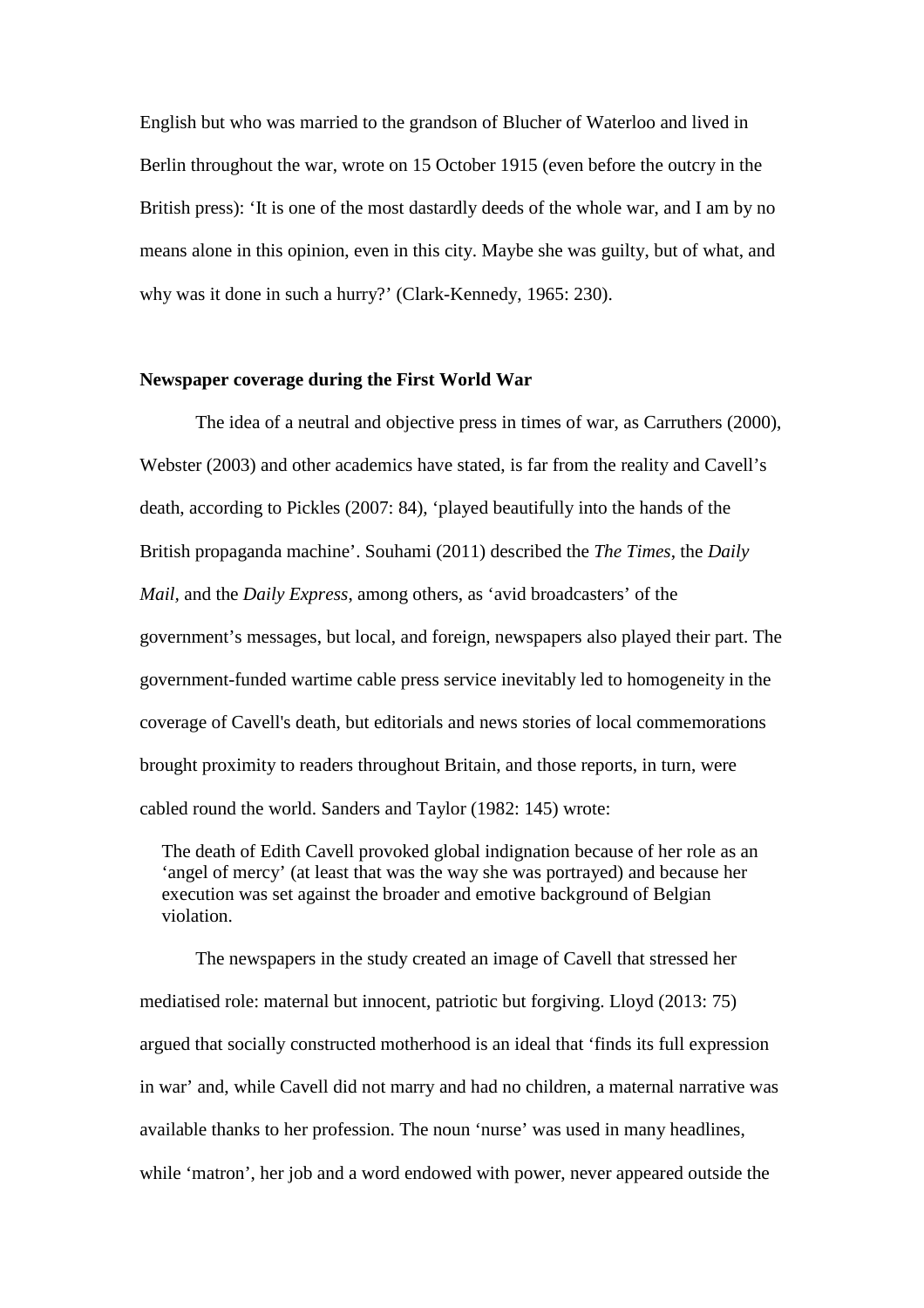body type and even then was used rarely. The *Manchester* Guardian's first editorial on Cavell stated that her life 'had been given to works of tenderness and pity', while the *Daily Express* wrote of her devoting ' her life to relieving the sufferings of others' and also noted she had a 'love of dogs'.[8](#page-22-7) The *Daily Mail*, reporting a service of remembrance at St Paul's Cathedral, stated that Cavell had become symbolic: 'She stands for the collective chivalry of the tender and brave women of England'.<sup>[9](#page-22-8)</sup> That description also touched on another consistent theme, Christian martyrdom. The profession of Cavell's father linked her to the church and there were repeated references to sacrifice, with many headlines using 'martyr'. The Guardian described Cavell as 'Happy to die for her country' while her 'heroic spirit' was 'unshaken to the last'. [10](#page-22-9) The *Mail* wrote Cavell's 'wonderful heroism', while the *Express* noted 'she died like a heroine' and that she wore a 'martyr's crown'. [11](#page-22-10) In Canada the *Morning Leader* went further by describing Cavell as the 'English Joan of Arc'.<sup>[12](#page-22-11)</sup>

Central to these descriptions was an ongoing mismatch between the image and reality. The propaganda did not recognise Cavell's age, but instead constructed a narrative of a young woman, a characterisation that was touched upon in the newspaper copy, but was most fiercely pressed by commercial products advertised within their pages a matter of days from her death. On 10 November the *Manchester Guardian*'s 'Books Received' column included *The Martyrdom of Nurse Cavell* by William Thomson Hill, followed by an advertisement for the 'the authorised biography' by Randall Charlton and Frank R. Lascot 15 days later.<sup>[13](#page-22-12)</sup> A waxwork effigy – 'Heroes of the war on sea and land' - at Madame Tussaud's was advertised in the *Daily Mail*'s 'Amusement Guide' small advertisements section on 30 November and in early 1916 the *Guardian* noted that *Figaro* in Paris had reported that a new play in three acts had been written by Andre de Sorde and Henry Bauche entitled 'The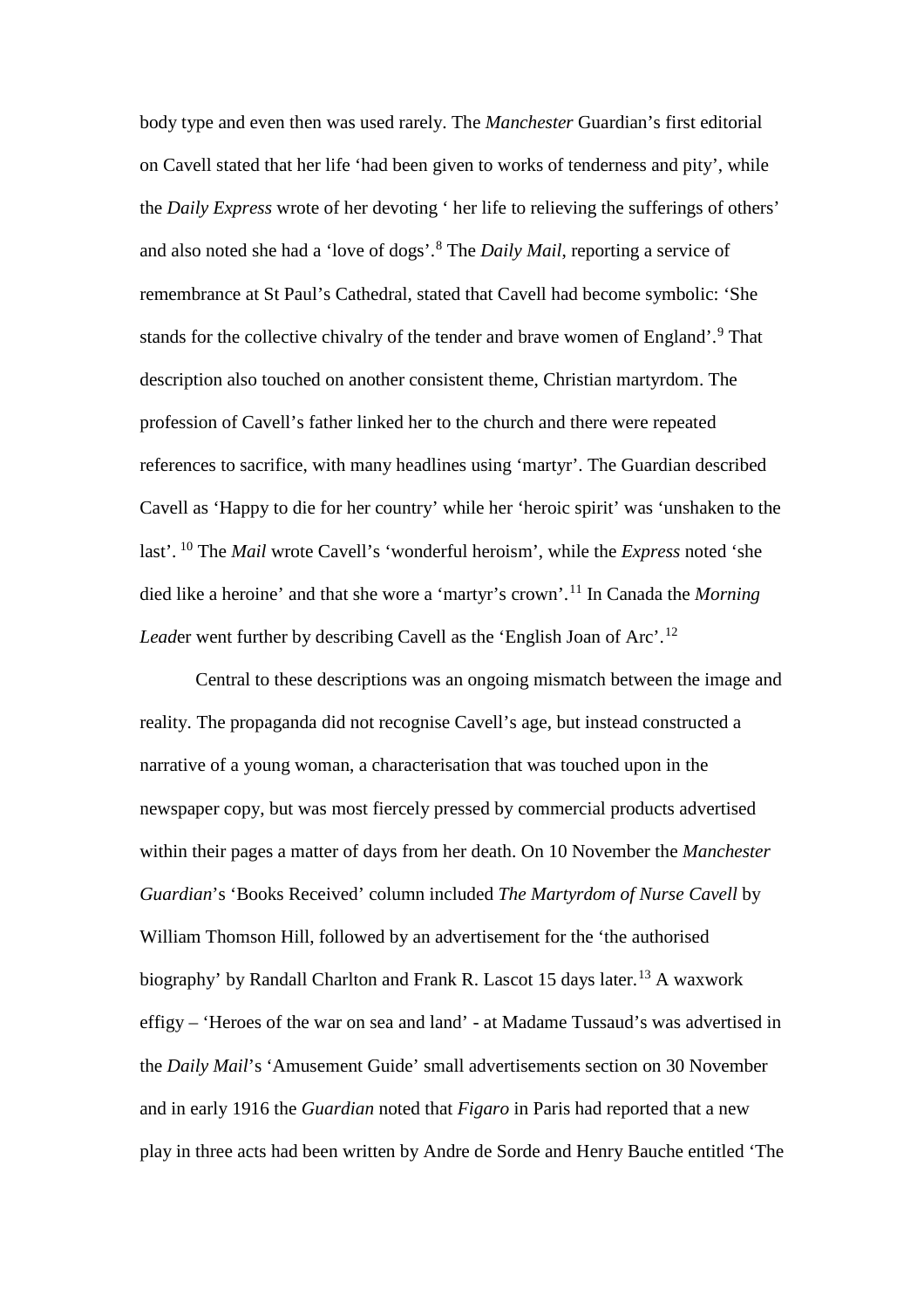Murder of Edith Cavell'.<sup>[14](#page-22-13)</sup> Shaddox (1999: 9) noted that most of the portrayals of Cavell were both idealised and sexual:

Depictions of the execution cast Cavell as nun like, all in white except for her Red Cross, a tower of virtue being done in by the savage Hun. Yet hers was a sexualised virtue. Cavell was 40 [sic] at the time of her death, did not dye her gray hair, and tended to wear matronly clothes. But she is usually pictured as a shapely woman in her twenties, her ruby lips uttering a prayer as her long-lashed eyes look up to heaven.

 This portrayal of Cavell as innocent and youthful was done, Pickles (2007) wrote, because constructing her in such a feminine and vulnerable way served to prompt men to avenge her death, and the reaction of newspapers and commercial enterprises to Cavell's death has to be seen in the broader context of demonising the enemy. As this article showed earlier, there was frequently little subtlety employed in stoking hatred, but the commonest device in the *Mail*, *Guardian* and *Express* in October and November 1915 was to present oppositions by placing Cavell virtues against German atrocities in adjacent sentences. Thus the *Guardian* article describing her memorial service in St Paul's Cathedral described 'an enemy who murders women' and then stated: 'The German bullet won for this English nurse the supreme honour of a funeral service in our central church.<sup>[15](#page-22-14)</sup> The use of 'murders' and 'enemy' is emphasised by the juxtaposition of 'supreme honour' and 'our', while the splendour of St Paul's is made homely and welcoming by the choice of 'church'. A *Daily Mail* report described Cavell's 'brutal' execution and quoted Lord Lansdowne, a member of the Coalition Cabinet: 'I doubt whether any incident during this war has moved this country more'.[16](#page-22-15) The sub-head read: 'Civilised mercy refused'. Alongside this report another wrote of the 'callous and secret cunning of the German masters of frightfulness'. [17](#page-22-16) On 25 October its headlines on a single-column report read 'Kaiser's excuses' and 'Sneer at Nurse Cavell's work'. [18](#page-22-17) The *Daily Express*, which included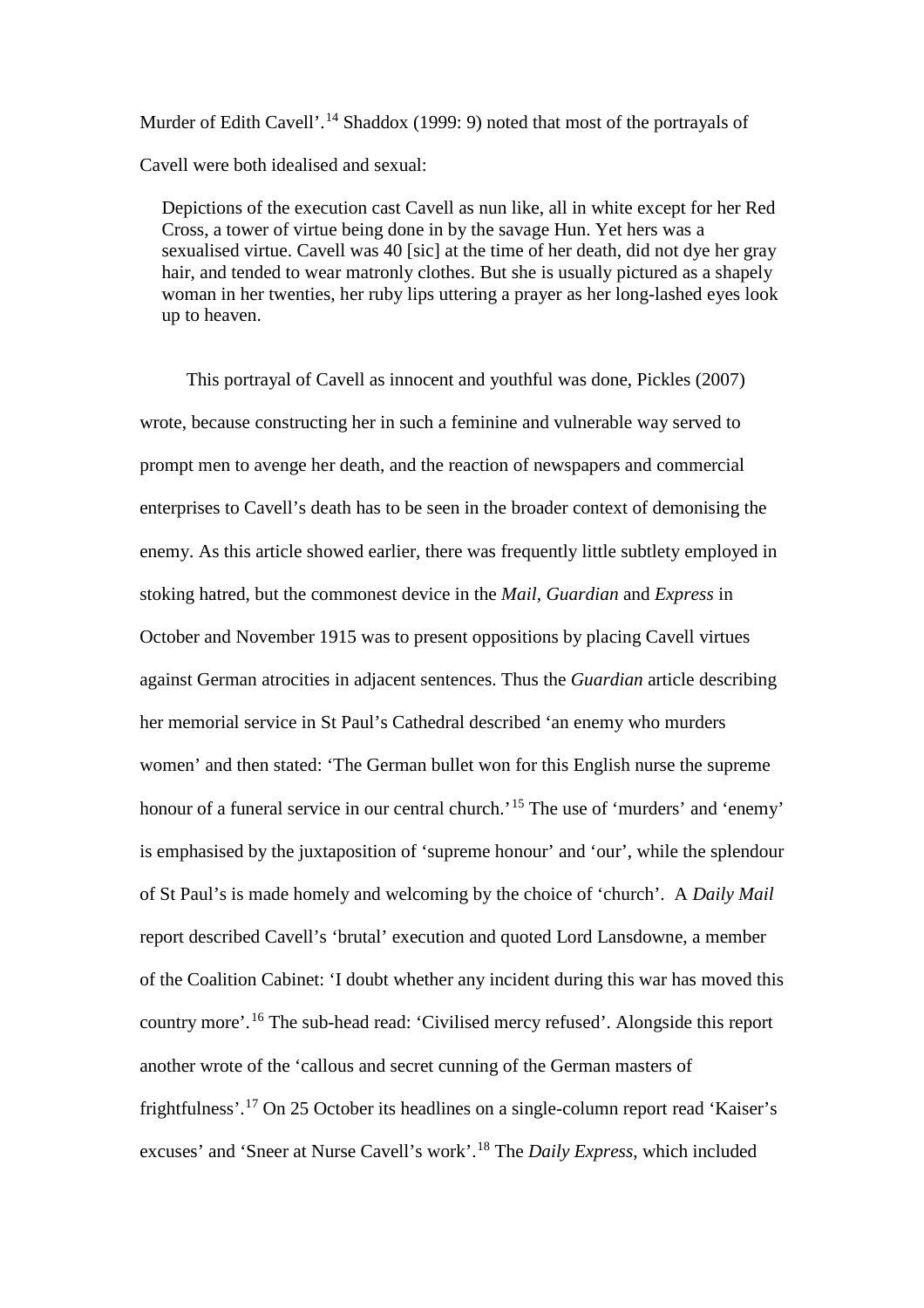the headlines 'German orgy of blood in Belgium' and 'Savage mockery of justice' on 30 October wrote of the 'immortal infamy' of the Germans before describing Cavell as a 'brave and true woman'.[19](#page-22-18)

The consequence of this propaganda was immediate. Clark-Kennedy (1965: 233) stated that the reaction in allied and neutral countries was 'emotional and sentimental' even though the facts as to what she had done were unknown and Hoehling wrote that 'a national spasm of outrage swept both Great Britain and the United States' (1958: 138) with a concomitant rise in the numbers of volunteers for the army. This had been flagging, but it jumped immediately on the news of Cavell's execution, 'in one day alone ten thousand enlisted' (Hoehling, 1958: 138). Clark-Kennedy wrote (1965: 233):

All that was known was that the Germans had shot a woman, and that woman a British nurse, and the elevation of her into some sort of martyr was irrational and, in certain quarters, born of a deliberate desire to make capital for propaganda purposes out of her execution.

The reaction of the non-combatant British public manifested itself in the newspapers in a number of ways. Readers' letters have to go through the gate-keeping that means their publication frequently reflect the subjective views of the newspaper's proprietor or editor, rather than the wider public, but in this case the reaction seemed to be uniformly in line with the narrative. In the *Manchester Guardian*, a reader called for a memorial window to be installed at a pertinent church to 'immortalise' her 'heroic deed', while another letter immediately below demanded the names of the executioners so that a final verdict could be 'pronounced by humanity'.<sup>[20](#page-22-19)</sup> In the *Daily Mail* a letter referred to 'the heart of the civilised world' bleeding at Cavell's 'murder' and noted that she had 'nursed many wounded Germans'.<sup>[21](#page-22-20)</sup> Eighteen months later, another correspondent called for Cavell to be posthumously awarded the newly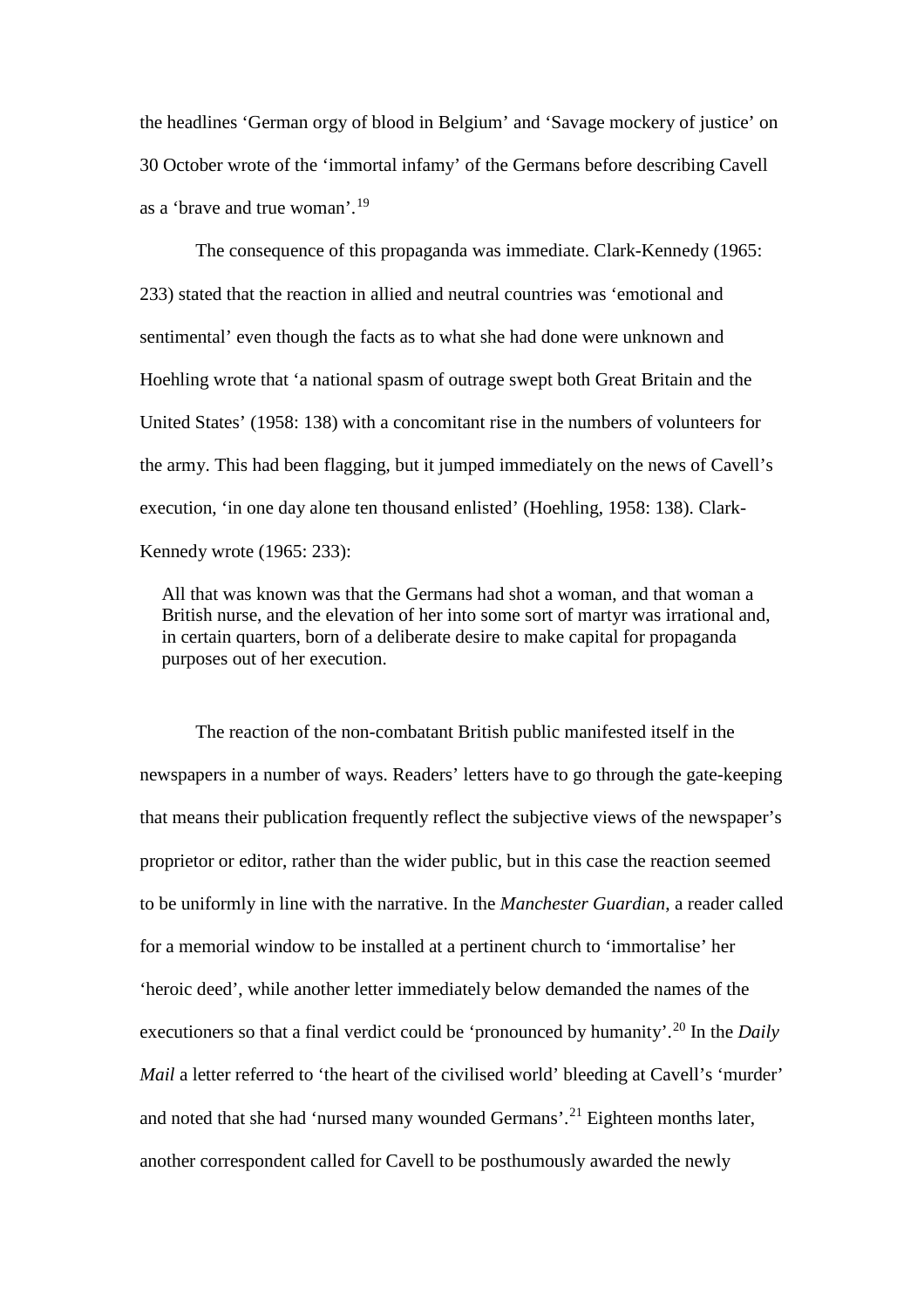created OBE. 'The Order would be adorned for all time if the name of the first woman on its brilliant list were that of Edith Cavell,' A. F. Roberts, from Poole, wrote. [22](#page-22-21) In the *Daily Express* a letter from the vicar at Cavell's Norfolk church appealed for donations to erect a memorial.<sup>[23](#page-22-22)</sup> There were also reports of tributes: a nurses' residence home at London Hospital, was named the 'Edith Cavell Home'; a variety of flower was named after her by the National Chrysanthemum Society; an un-named peak in the Canadian Rockies was titled Mount Edith Cavell; a street in Algiers was renamed in her honour with a tablet erected bearing the words '*Chemin Edith Cavell: Victime de la barbarie des Allemands'*; and a medal was minted in France. [24](#page-22-23) The *Mail*'s description of the medal in the report conformed to Van Dijk's ideological square:

Motionless on the ground lies the body of Miss Cavell. Her murderer is seen standing on one side, and on the horizon appear the outlines of a mutilated church and the ruins of a village in flames. On the reverse of the medal, under the inscription 'Virtus, Caritas' [trans: power of love], appears a nurse directing the steps of a wounded soldier whom she supports, and who leans with one arm on a stick.

As a footnote, her name was also dragged unwittingly into an industrial dispute in the last year of the war when the *Daily Mail* reported that munitions workers at the Edith Cavell Factory on the Clyde had agreed to forgo their local Spring Holiday to maintain the supply of guns.<sup>[25](#page-22-24)</sup> This action was taken in protest against the threat of a strike by engineers.

## **Post-war newspapers**

The end of the First World War did not bring an end to press coverage of Cavell; instead it gained a fresh impetus. Within a fortnight of the Armistice the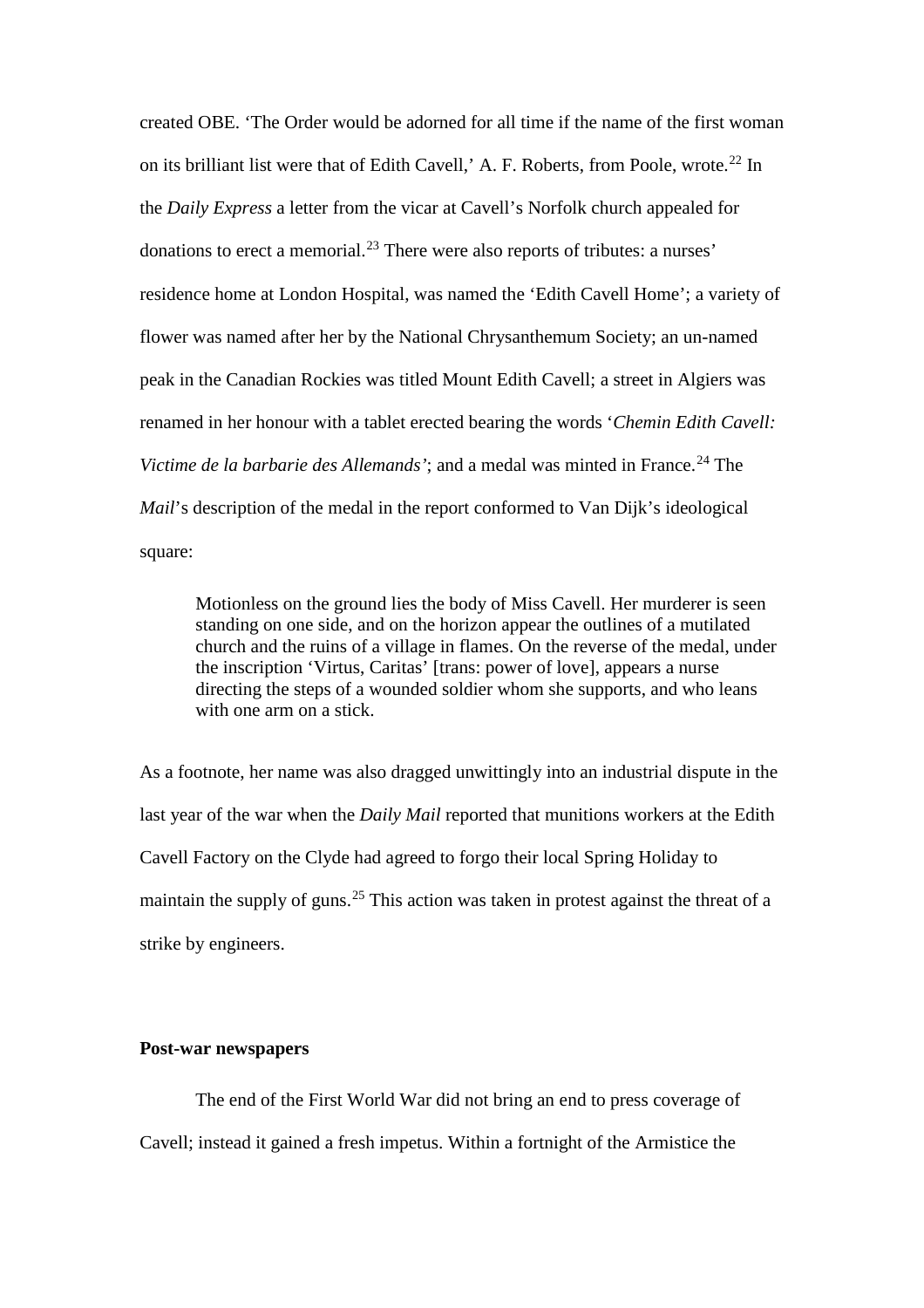*Observer* reported that a Franco-Belgian delegation 'knelt with deep emotion at the grave of the British national heroine, Miss Edith Cavell, who rests among the Allied martyrs'.<sup>[26](#page-22-25)</sup> Cavell's resting place, marked by a simple wooden cross and, according to Batten (2009: 116), 'in the most anonymous graveyard in all of Brussels', became a focal point the following year when on 17 March 1919 an official British party that included George V attended a ceremony in which her body was exhumed. This was the start of a process that culminated in reburial in Norwich two months later, a procession of grief that in its later stages received extensive daily coverage in the newspapers, but with a more nuanced message than simple blame. For example, on 14 May, the *Daily Express* wrote that her death had done more than bequeath a 'legacy of vengeance'; it had emphasised the 'gentler ideals of succour and compassion'.[27](#page-22-26)

The tone in the *Daily Mail* on the same day was mixed. A poem by 'Touchstone' that praised her 'gentle hands that tended friend and foe' also included a line that would resonate later in the year: 'Ringed round by crafty spies, she lent her aid to those who sought it that they must be free.'[28](#page-22-27) The language constructed the contrasting image of a humane innocent surrounded by cunning forces of evil. This was reinforced on the same page where an editorial referenced Cavell in an attack on German protests about the peace terms. Its concluding paragraph, which also referred to the sinking of the passenger liner Lusitania by a German U-Boat in 1915 at a cost of 1,198 lives, read:

Let it always be remembered that these deeds – the massacre of the innocents in the Lusitania and the judicial murder of Edith Cavell – were not condemned, but the whole country applauded and celebrated with hymns and medals and picture postcards by the whole German people.[29](#page-22-28)

While the editorial suggested *Mail*'s lust for revenge had not cooled, Horne and Kramer's (2001) assertion that British enthusiasm for pursuing German war criminals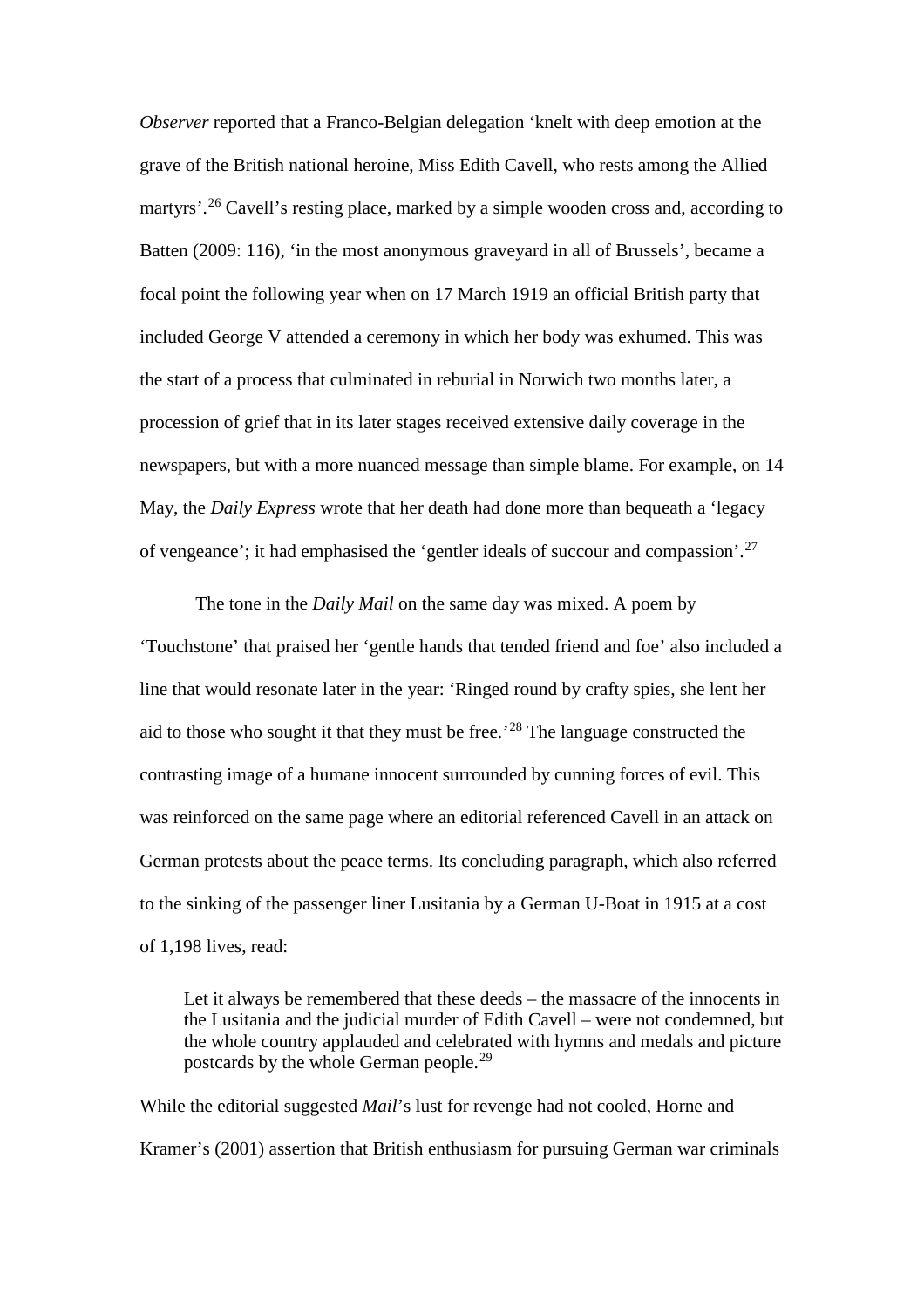dissipated quickly after the war was perhaps reflected in Alexander M. Thompson's report that noted Dover's 'carpet of luscious grass dappled with glistening buttercups and daisies'.[30](#page-22-29) These were not the words of blame and recrimination and his final sentence, describing the ceremony that accompanied Cavell's coffin into Britain, read: 'There was certain glory in it, not of boastfulness, but of earnest assertion that the triumph of this death lay not with the German executioners, that the grace here won no victory and death imposed no sting.' A service in Cavell's name was held at Westminster Abbey as the body reached London and the *Mail*'s reporting on 16 May reflected on the victim rather than the perpetrators of the crime: 'Respect for the noble dead and pride in the race that claimed her drew London not to a funeral, but to shrine, a shrine made holy by the great sacrifice'.<sup>[31](#page-22-30)</sup>

The *Manchester Guardian,* which had close links to Lloyd George, was inclined towards rapprochement when Cavell's body reached Dover. Its report noted the preponderance of uniforms, but added that war thoughts were not uppermost in the 'golden evening'.<sup>[32](#page-22-31)</sup> Instead there were 'thoughts of reconciliation, of ordinary human pity suited to the image of the woman who knew how to rise above the passions and agonies of the moment'. The report on the service at Westminster Abbey focused on the large number of nurses in the congregation describing the colours of their uniforms 'quiet' and their presence providing an atmosphere absent of 'military pride'.<sup>[33](#page-22-32)</sup> This, the report continued, was the other side of war, 'the side that works and watches and succours life and sees it depart'. The same day the *Guardian* carried an editorial that reminded readers that her final words included the message that she would have no 'hatred or bitterness towards anyone'. The leader article continued:

If we reject the appealing and difficult example which she thus showed us, we traduce her memory, make vain the honour with which we have buried her, and rob her inspiration of the greatest power for good in the world's future.<sup>[34](#page-22-33)</sup>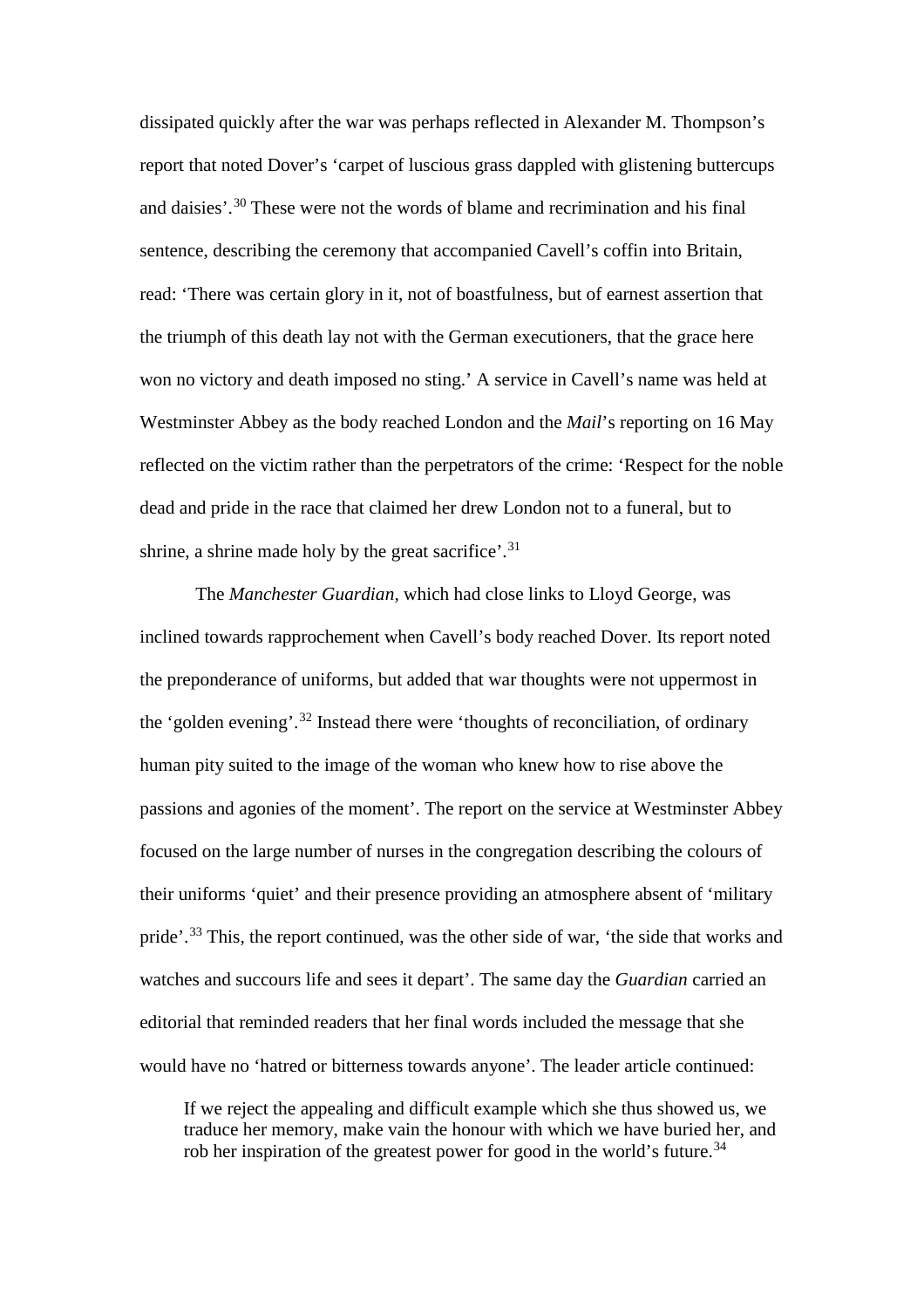There was a stark difference to the aggressive, 'othering' newspaper narrative in the immediate aftermath of Cavell's death.

Newspaper recrimination occurred in August 1919 when one of Touchstone's alleged 'crafty spies', a French officer Georges Gaston Quien, was court martialled for exposing Cavell's work to the Germans. The *Manchester Guardian* described it as a 'sensational case' under prejudicial headline 'Betrayer of Miss Cavell', although the coverage amounted to only three paragraphs and the defendant's name was spelled as Guyien. [35](#page-22-34) Two days later the *Daily Mail*'s court story abandoned any pretence at objective reporting. [36](#page-22-35) Quien was described as thin and tall with a 'short, weedy, yellow moustache' and 'weak grey eyes'. 'He looked,' the report continued, 'very different from the dashing French infantry officer it is alleged he pretended to be when he won the friendship of those whom he is accused of betraying subsequently.' The words 'weak', 'short' and 'weedy' were used to diminish the subject.

The Cavell story was brought to a form of closure in terms of the news agenda with the unveiling of her statue near Trafalgar Square in March 1920. Four and half years after her execution there was no attempt to apportion blame by the *Daily Express*, *Daily Mail* or the *Manchester Guardian*. This tallied with Horne and Kramer's assertion (2001: 355) that 'When a statue of Edith Cavell was unveiled… the tone of the ceremony was remarkably free of recrimination', a sign of newspapers reflecting the changing mood in Britain. The *Express* noted the 'strength, serenity and gentleness' of the monument, while the most moving incident, according to the *Mail*, was when the Grenadier Guards eschewed the official programme of music to play Cavell's favourite hymn, *Abide With Me*. [37](#page-22-36) This, it was reported, was at the suggestion of Queen Alexandra, who performed the unveiling ceremony. The *Guardian* had moved a sufficient distance from the raw emotions of 1915 to criticise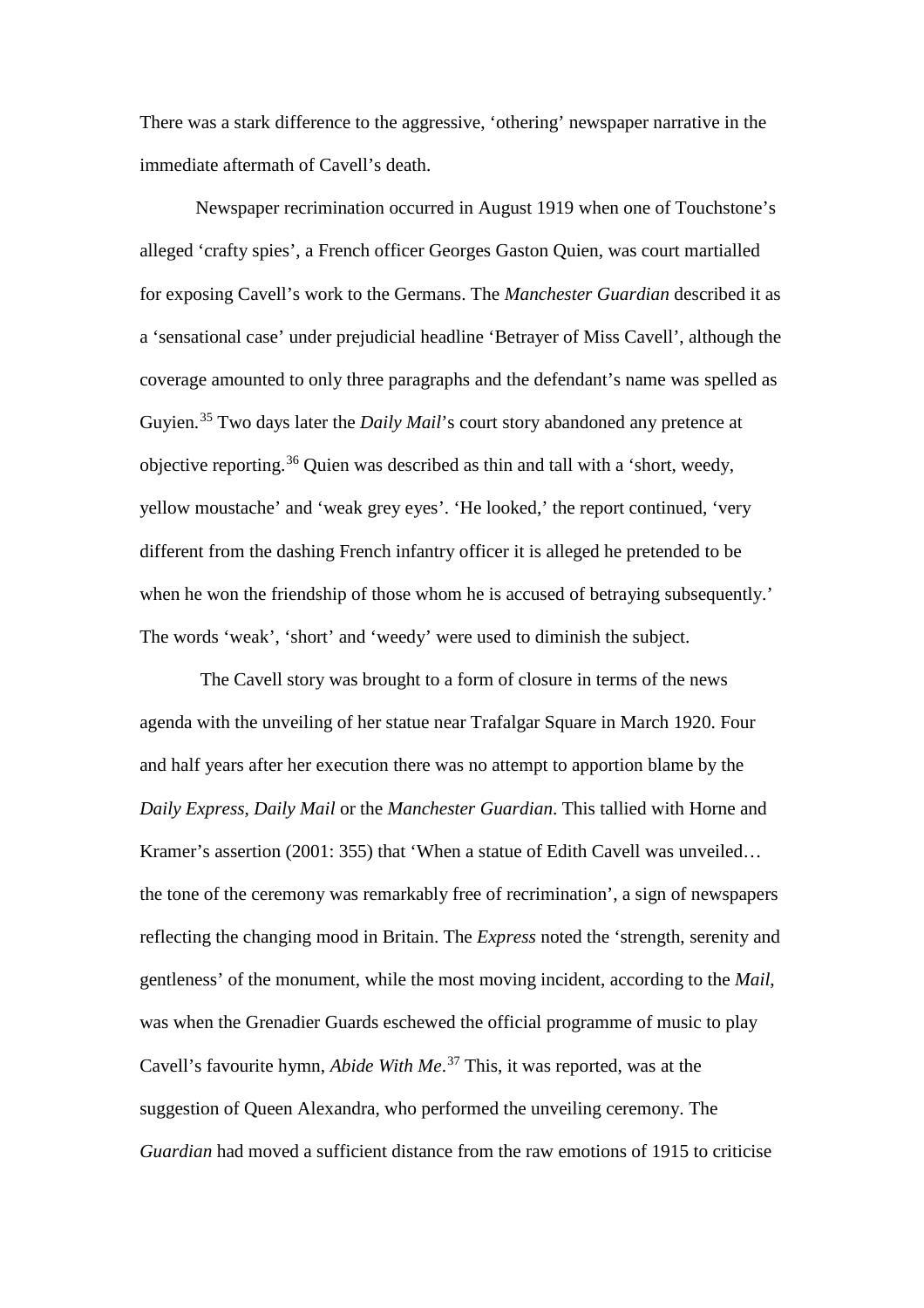the statue, arguing that carved figures, scrolls and tablets detracted from the 'simplicity necessary is such a memorial'. [38](#page-22-37) *The* report also noted the simple inscription; 'Edith Cavell. Brussels. Dawn – October 12, 1915'.

Like the inscription, none of the newspapers used the words 'German' or 'executed'. This was a considerable movement away from the vitriolic narrative of the war years and is also remarkable in that all three newspapers adopted similar language. The newspapers had different political views, strong-minded proprietors unafraid of taking an individual stance and different target audiences. Yet none of the reports would have looked out of place if it had been printed by a rival.

## **Conclusion**

Cavell's legacy, as the minting of the £5 coin in 2015 illustrated, is lasting. A play based on her life (*Nurse Cavell*, 1933) was co-written by the author of the Horatio Hornblower novels C. S. Forester, a film, *Nurse Edith Cavell* starring a 34 year-old Anna Neagle, premiered in 1939 and the BBC's 2014 television drama on First World War nursing, *The Crimson Field*, mentioned her. Shaddox (1999) noted that when her statue was first erected in London, men would stand by making sure passers-by removed their hats. Monuments, hospital buildings, schools and roads have been named after her in at least a dozen countries and there are also memorial services held annually in Britain. In these terms it is difficult to remember many more successful examples of propaganda influencing public opinion. Cavell, after all, admitted her guilt, the former director general of MI5 Dame Stella Rimington alleged that Cavell's network was smuggling intelligence to the allies (*Secrets and Spies*, 2015), France shot women for similar offences and Britain was not above executing soldiers for 'cowardice' or threatening journalists reporting on the Western Front with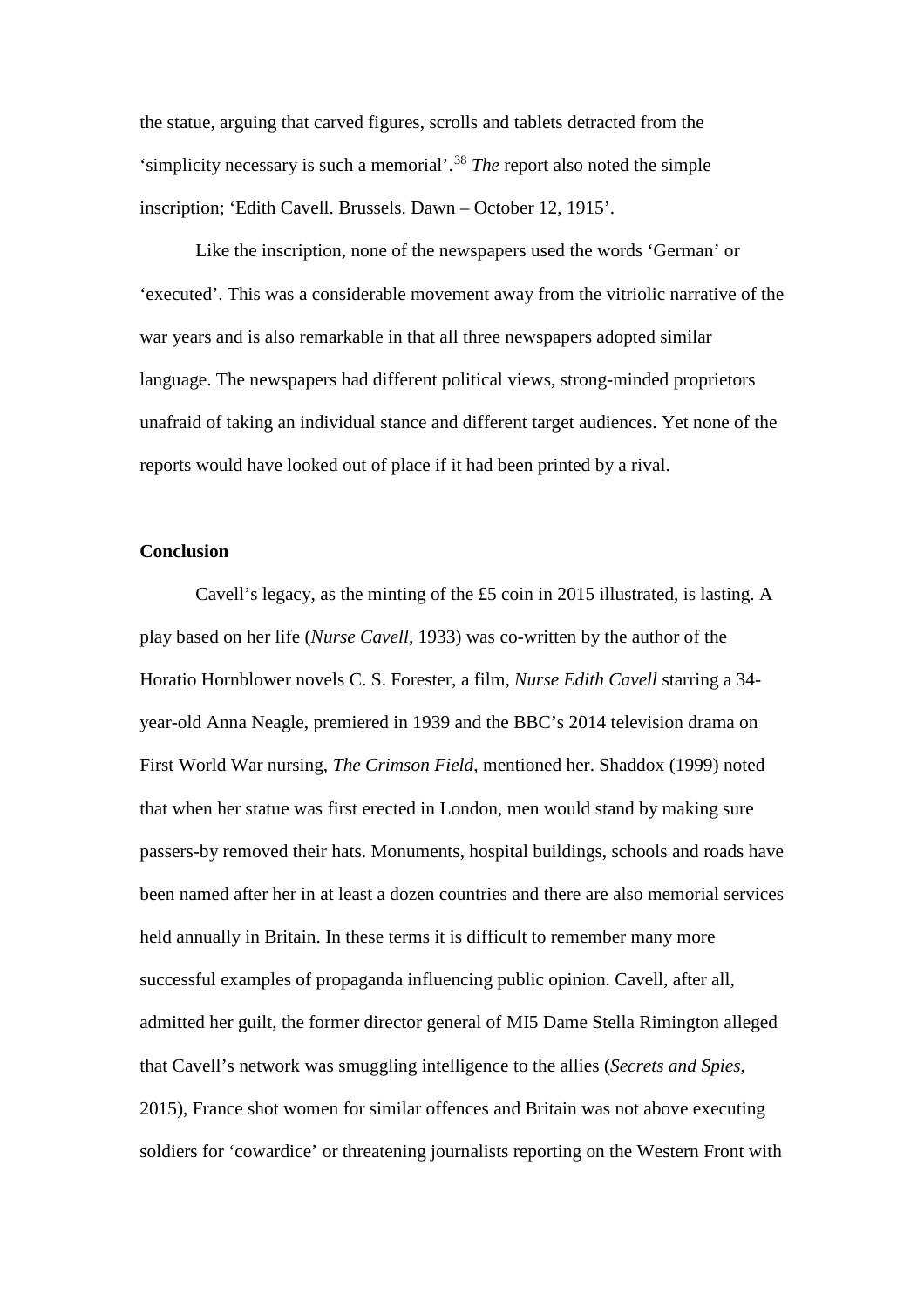a similar fate (Gardner, 2014). Shaddox, too, has speculated that Cavell's imprudence prior to her capture, the frankness of her confession and her lack of interest in trying to escape suggest she 'on some level sought martyrdom' (1999: 9). Contrarily, Clark Kennedy (1965: 233) asserted: 'In no sense was Miss Cavell a martyr, unless the meaning of that word is stretched to include every soldier who gives his life for his country in war-time.'

Whatever Cavell's motive, it became irrelevant, as the British cited her death as an example of German atrocity and quickly attached 'martyr' to her memory. Alleged crimes inflicted on the Belgians were committed on faceless victims; Cavell provided an image to which the British could empathise and, as this study has shown, the *Daily Mail,* the *Daily Express* and the *Manchester Guardian* were ready participants in the publication of propaganda. The story had a momentum of its own and Horne and Kramer (2001: 320] wrote: 'The terminology of "carnage", "butchery", and above all "sacrifice" became increasingly commonplace and found an echo in the flagging mobilization of civilian energies for the apparently endless struggle.' The British press became purveyors of messages in which distortion and exaggeration became the norm and Cavell's execution was treated in the same manner as reporting generally of the First World War. Lloyd George's famous comment (Knightley, 2002: 116-17) applied to Cavell as much as it did the Western Front. 'The correspondents don't write and the censorship would not pass the truth.'

Cavell died bravely and should be remembered for both her work as an advocate for better nursing and for helping others escape German imprisonment, but as Pickles (2007: 85) wrote: 'To the Allies she proved to be far more useful dead than alive.' Her death became a tool in the hands of British propagandists, who could justify their work because her story provided a ready cause for recruitment. 'The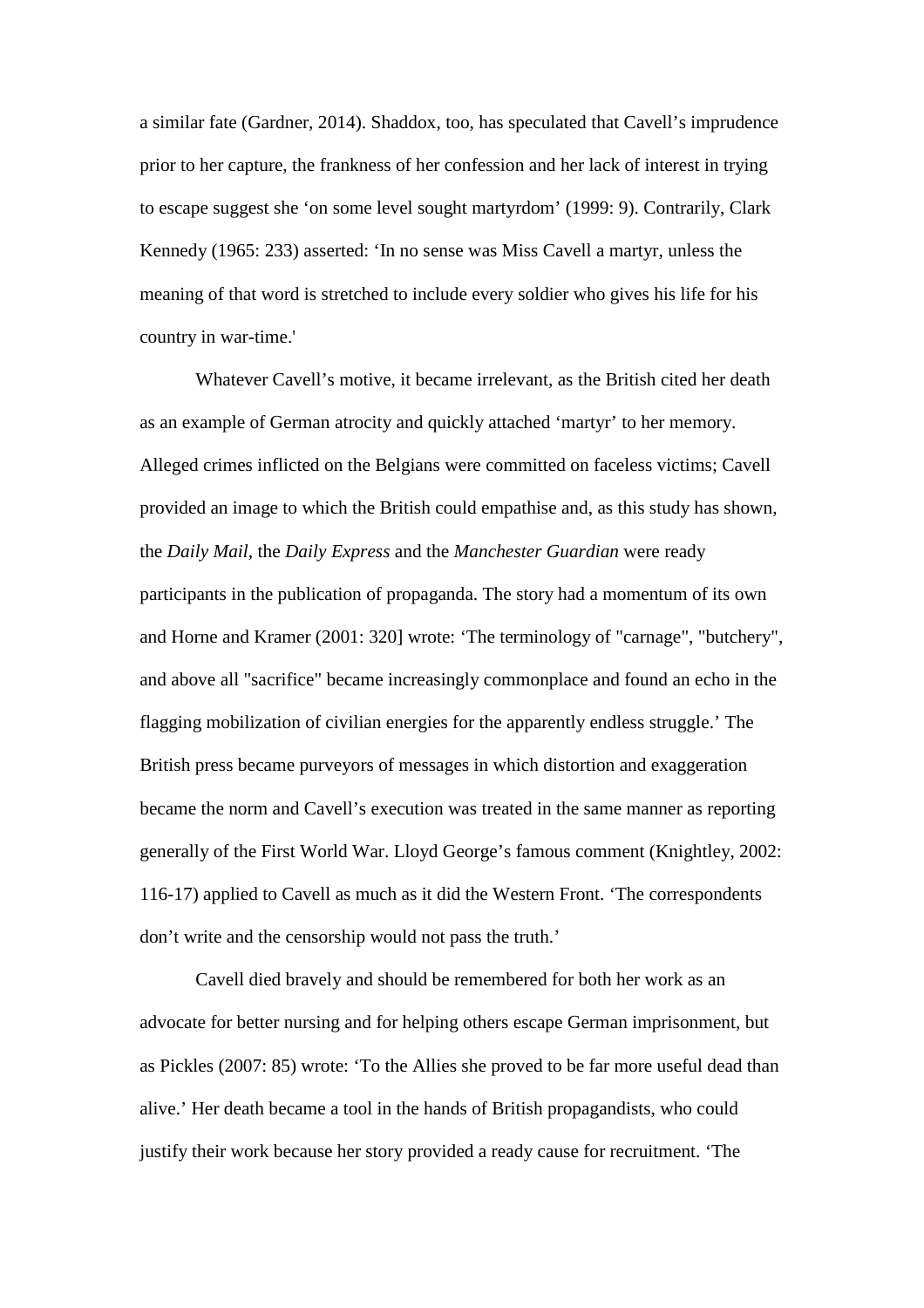estimated 1000 men Cavell helped to join or rejoin the allies while she was alive paled in comparison with the numbers her memory inspired to enlist' (Pickles, 2007:

84). Her endurance in popular memory has complex roots that include the

determination of the nursing profession in ensuring she is not forgotten, but the role of

the press was vital too. Cavell is a significant figure in the war-of-words narrative of

the Western Front and this article addresses something of a lacuna in the literature in

that it focuses on the role of the press in creating that memory. It also acts as a

reminder of the influence of the British press a century ago and provides a cause for

thought about newspapers and propaganda in the First World War.

## **Bibliography**

Ayrest, David. 1971. The Manchester Guardian: Biography of a Newspaper. London: Guardian Newspapers.

Batten, Jack. 2009. Silent in an Evil Time: The Brave War of Edith Cavell. Toronto: Tundra.

Bernays, Edward L. 1928. Propaganda. New York: Liveright, republished. 2005. New York: Ig.

Butcher, Catherine. 2015. Edith Cavell: Faith Before the Firing Squad. Oxford: Monarch.

Butler, David and Sloman, Anne. (eds.). 1975. British Political Facts 1900-1975. London: Macmillan.

Carruthers, Susan L. 2000. The Media At War. London: Macmillan.

Clark-Kennedy, Archibald E. 1965. Edith Cavell: Pioneer and Patriot. London: Faber and Faber.

Cook, Rosemary. 2013. Edith Cavell: 'The Poor Man's Nightingale'. British Journal of Community Nursing. 18 (4): 193-195.

Demm, Eberhard. 1993. Propaganda and Caricature in the First World War. Journal of Contemporary History. 28 (1): 163-192.

Ferguson, Niall. 1998. The Pity of War. London: Penguin, 1998.

Gardner, Frank. 2014. Why were journalists threatened with execution in WW1? [Online]. Available from:<http://www.bbc.co.uk/guides/zs9bwmn> [Accessed: 21 January 2015].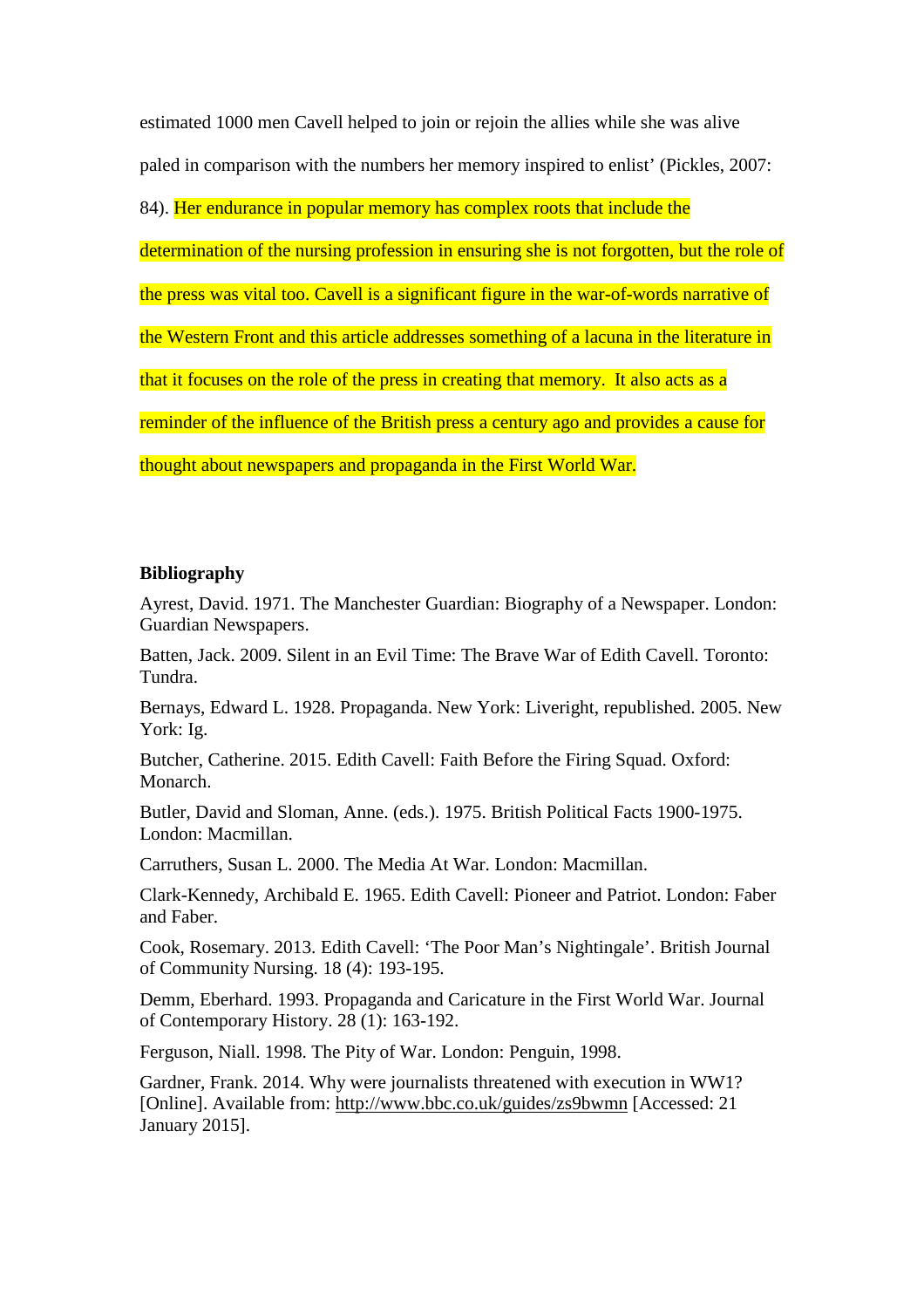Goldfarb Marquis, Alice. 1978. War as Weapons: Propaganda in Britain and Germany during the First World War. Journal of Contemporary History. 13 (3): 467- 98.

Hepplewhite, Peter. 2014. True Stories from World War I. London: Macmillan.

Hoehling, Adolph A. 1958. Edith Cavell. London: Cassell.

Horne, John, and Kramer, Alan. 2001. German Atrocities, 1914: A History of Denial. London: Yale University Press.

Jowett, Garth S. and O'Donnell, Victoria. 2012. Propaganda and Persuasion. London: Sage, 2012.

Knightley, Phillip. 2002. The First Casualty: The War Correspondent as Hero and Myth-Maker from the Crimea to Iraq. Baltimore, Maryland: Johns Hopkins University Press.

Lasswell, Harold D. 1927. Propaganda Technique in the World War. London: Kegan Paul.

Lippmann, Walter. 1922. Public Opinion. New York: Free

Lloyd, Genevieve. 2013. Selfhood, War and Masculinity. In Pateman Carole. and Gross Elizabeth. (eds). Feminist Challenges: Social and Political Theory. Abingdon, Oxfordshire: Routledge.

Nurse Cavell. 1933. Play. Witten by C. S. Forester and Carl Eric Bechhofer Roberts. Pdf edition [Online]. Available from:

[http://books.google.co.uk/books?id=t9dzAgAAQBAJ&printsec=frontcover&source=](http://books.google.co.uk/books?id=t9dzAgAAQBAJ&printsec=frontcover&source=gbs_ge_summary_r&cad=0#v=onepage&q&f=false) gbs ge summary r&cad=0#v=onepage&q&f=false. [Accessed: 21 January 2015].

Nurse Edith Cavell. 1939. Film. Directed by Lloyd Richards and Herbert Wilcox. US: RKO Radio Pictures.

Pickles, Katie. 2007. Transnational Outrage: The Death and Commemoration of Edith Cavell. Basingstoke: Palgrave Macmillan.

Sanders, Michael and Taylor, Philip M. 1982. British Propaganda During the First World War 1914-18. London: Macmillan.

Secrets and Spies: The Untold Story of Edith Cavell. 2015. Radio 4. Produced by Julian Hendy. UK: BBC.

Shaddox, Colleen Collins. 1999. The Martyrdom and Myth of Edith Cavell. Connecticut Nursing News. 72 (1): 7-9.

Simpson, Jack. 2014. First World War nurse Edith Cavell to be commemorated on new £5 coin. [Online]. Available from: [http://www.independent.co.uk/news/first](http://www.independent.co.uk/news/first-world-war-nurse-edith-cavell-to-be-commemorated-on-new-5-coin-9586495.html)[world-war-nurse-edith-cavell-to-be-commemorated-on-new-5-coin-9586495.html.](http://www.independent.co.uk/news/first-world-war-nurse-edith-cavell-to-be-commemorated-on-new-5-coin-9586495.html) [Accessed: 7 July 2014].

Souhami, Diana. 2011. Edith Cavell. London: Quercus.

Spencer, Rachael. 2011. The Changing Role of the Nurse. In Linsley, Paul, Kane, Ros, and Owen, Sara. (eds.). Nursing for Public Health: Promotion, Principles and Practice. Oxford: Oxford University Press.

Taylor, A. J. P. 1988. English History 1914-1945. Oxford: Oxford University Press.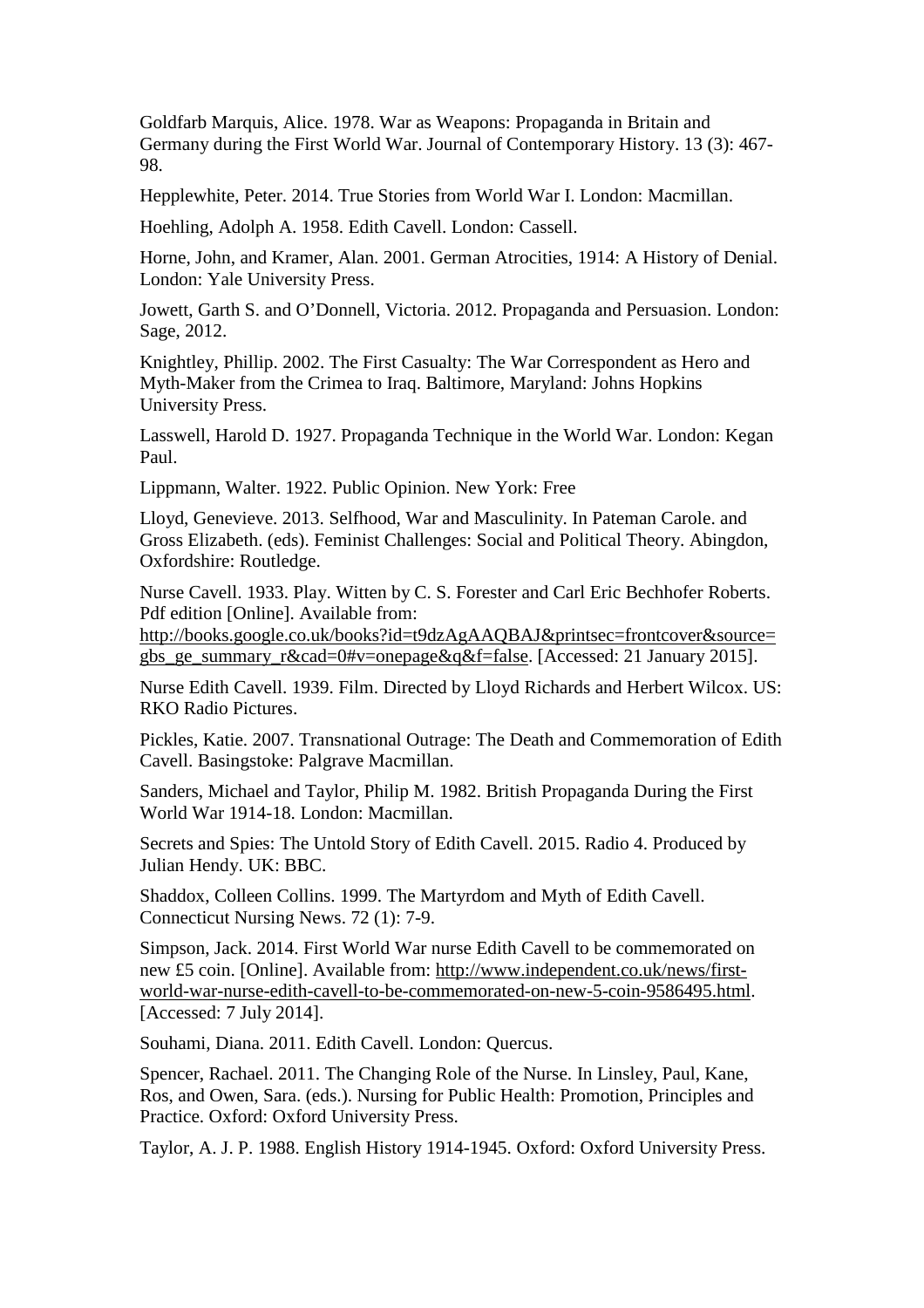Taylor, Sally J. 1996. The Great Outsiders: Northcliffe, Rothermere and the Daily Mail. London, UK: Phoenix Gant.

The Crimson Field. 2014. Television Series. Directed by Richard Clark, David Evans and Thaddeus O'Sullivan. UK: BBC.

theguardian. 2016. [Online]. Available from: http:/[/www.guardian.co.uk/commentisfree/uk-edition](http://www.guardian.co.uk/commentisfree/uk-edition) [Accessed 6 June 2016].

Tuchman, Barbara W. 1962. The Guns of August. London: Four Square.

Van Dijk, Teun A. 2000. Opinions and Ideologies in the Press. In Bell, Allan and Garrett, Peter, (eds.). Approaches to Media Discourse. Oxford: Blackwell.

Webster, Frank. Information Warfare in an Age of Globalization. In Thussu, Daya Kishan and Freedman, Des, (eds.). War and the Media. London: Sage.

Williams, Kevin. 2010. Get Me a Murder a Day. London: Bloomsbury.

<sup>4</sup> Anon. 1915. 'Nurse Cavell's last hours', Manchester Guardian, 23 October: 9.

<sup>7</sup> Anon. 1914. 'First British Battle', *The Times*, 28 August: 8.

<sup>9</sup> Anon. 1915. 'Edith Cavell', *Daily Mail*, 30 October: 3.

<sup>10</sup> Anon.1915. 'Merciless execution of Nurse Cavell', *Manchester Guardian*, 22 October: 7; Anon. 1915. 'Nurse Cavell's last hours', *Manchester Guardian*, 23 October: 9.

<sup>11</sup> Anon.1915. 'Nurse Edith Cavell', *Daily Mail*, 21 October: 5; Anon. 1915. 'Last interview with Miss Cavell', *Daily Express*, 23 October: 1. Holt White, W. 1915. 'Edith Cavell martyr', *Daily Express*, 30 October: 5.

<sup>12</sup> Anon. *Morning Leader*, 25 October 1915: 1.

<sup>13</sup> Anon. 1915. 'Books Received', *Manchester Guardian*, 10 November: 11; Anon. Advertisement. Manchester Guardian, 25 November: 4.

<sup>14</sup> Anon. 1916. *Manchester Guardian*, 26 January: 12).

<sup>15</sup> Anon. 1915. 'Miss Cavell', *Manchester Guardian*, 30 October: 11.

<sup>16</sup> Anon.1915. 'The executed nurse', *Daily Mail*, 21 October: 5.

<sup>17</sup> Anon.1915. 'Nurse Edith Cavell', *Daily Mail*, 21 October: 5.

<sup>18</sup> Anon. 1915. 'Kaiser's excuses'. *Daily Mail*, 25 October: 6.

<sup>&</sup>lt;sup>1</sup> The Daily Mail's circulation rose to just under 1.5 million in the early weeks of August 1914 (Ferguson: 241).

<sup>2</sup> Even today *The Guardian'*s web comment and opinion pages carry the title 'comment is free', using a phrase from a Scott editorial (<http:/[/www.guardian.co.uk/commentisfree/uk-edition>](http://www.guardian.co.uk/commentisfree/uk-edition)).

<sup>3</sup> Anon. 1900. 'Good News', Daily Express, 24 April: 4.

<sup>5</sup> Anon. 1914. 'Atrocities in Belgium', The Times, 28 August: 7.

<sup>6</sup> While the German invasion caused the death of 5,000 Belgian civilians (Knightley, 2002: 87) some in them due to 'severe and inexorable reprisals' including 'the shooting of individuals and the burning of homes' (General Alexander von Kluck, commander of the German First Army, cited in Tuchman, 1962: 255), there was no credible corroboration that small children had been intentionally maimed.

<sup>8</sup> Anon. 1915. 'Our London Correspondence', *Manchester Guardian*, 22 October: 6; Anon. 1915. 'Foul murder done in secret', *Daily Express*, 22 October: 1; Anon. 1915. 'Nurse Cavell's heroic death', *Daily Express*, 18 October: 5..